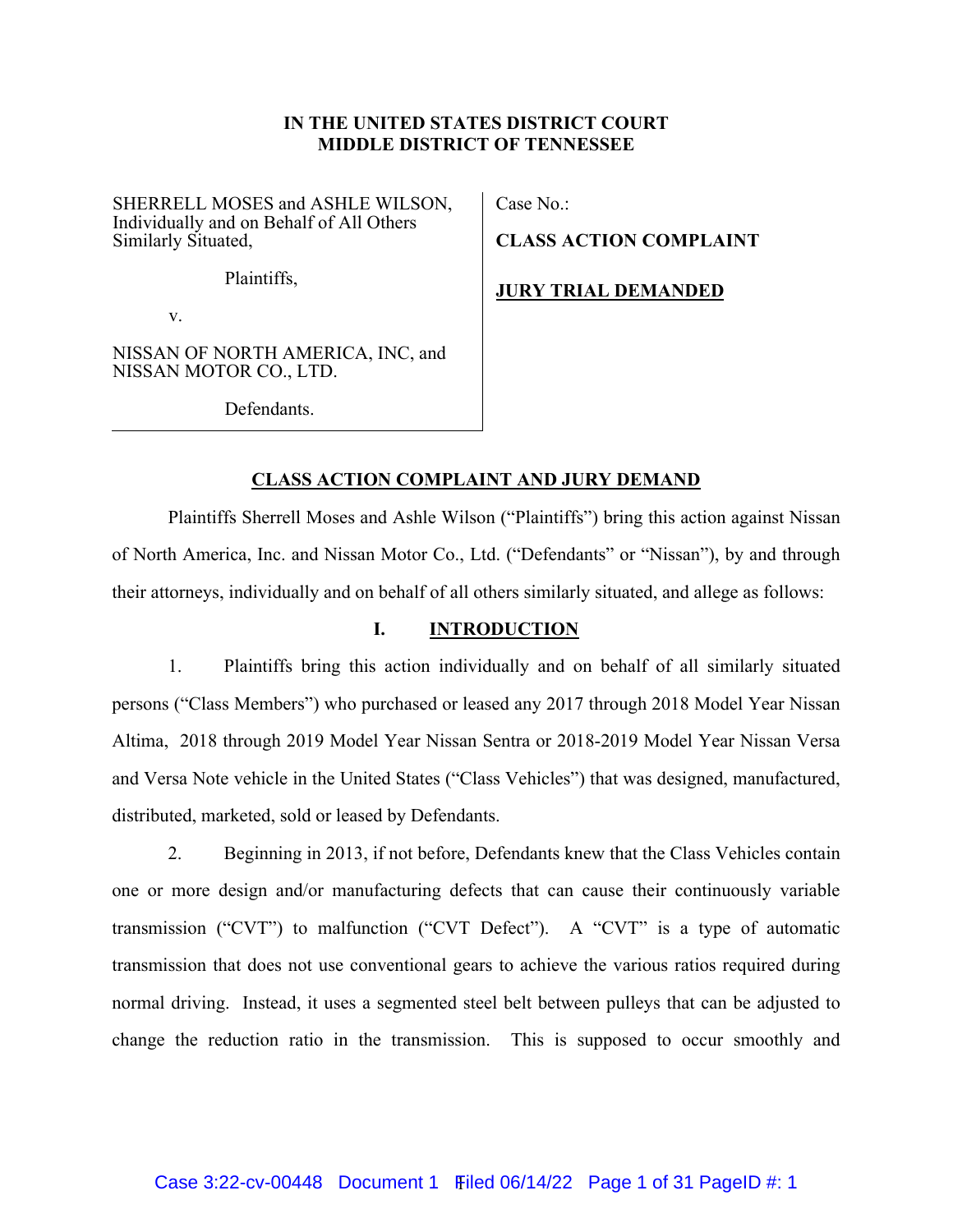continuously. Like a conventional transmission, a CVT is electronically controlled by a Transmission Control Module ("TCM").

3. Numerous Class Vehicle owners have reported a significant delay in the Class Vehicle's response while attempting to accelerate from a stop or while attempting to merge into freeway traffic, or pass another vehicle, which requires the ability to accelerate quickly. This delay in response is typically accompanied with reports of the engine revving while the driver depresses the gas pedal with little to no increase in vehicle speed. Class Vehicle owners have also experienced and reported stalling, jerking, lurching, juddering, and/or shaking while operating their Class Vehicles, as well as premature transmission failure.

4. The CVT Defect has been documented to occur without warning during vehicle operation and poses an extreme and unreasonable safety hazard to drivers, passengers and pedestrians for obvious reasons. These safety hazards include being unable to maintain the proper speed to integrate seamlessly into the flow of traffic, especially on highways or freeways, putting drivers at risk of being rear ended or otherwise causing an accident unless they pull off the road. Two owners complained to the National Highway Transportation Safety Authority ("NHTSA") as  $follows$ <sup>1</sup>

- **NHTSA ID: 11458293, Incident Date March 25, 2022:** CAR WILL ONLY GO IN REVERSE. WHILE DRIVING DOWN A BUSY ROAD MY CAR STOPPED ACCELERATING IN FORWARD AND NOW NO LONGER WILL DRIVE FORWARD AT ALL. I HAVE KEPT UP WITH ALL ROUTINE MAINTENANCE, AND HAD NO WARNING SIGN THAT THIS WAS GOING TO HAPPEN. MY WARRANTY EXPIRED AT 60,000 MILES AND I AM AT 64,000. I BOUGHT THE CAR BRAND NEW IN OCTOBER OF 2018, AND STILL OWE ON IT. SO NOW I AM STUCK WITH A CAR PAYMENT FOR A CAR THAT I CANNOT EVEN DRIVE.
- **NHTSA ID: 11406970 Incident Date November 5, 2018:** CVT TRANSMISSION IS JERKING, STALLING, SHUDDERING, AND HESITATING WHILE DRIVING. CAR ONLY HAS 65K MILES. ISSUE HAS BEEN HAPPENING RANDOMLY FOR ABOUT A WEEK. I DO NOT FEEL COMFORTABLE DRIVING IN THE CAR ANYMORE BECAUSE I FEEL THAT THIS MALFUNCTION CAN EVENTUALLY CAUSE AN ACCIDENT.

<sup>&</sup>lt;sup>1</sup> Spelling and grammatical errors in consumer complaints reproduced herein remain as found in the original.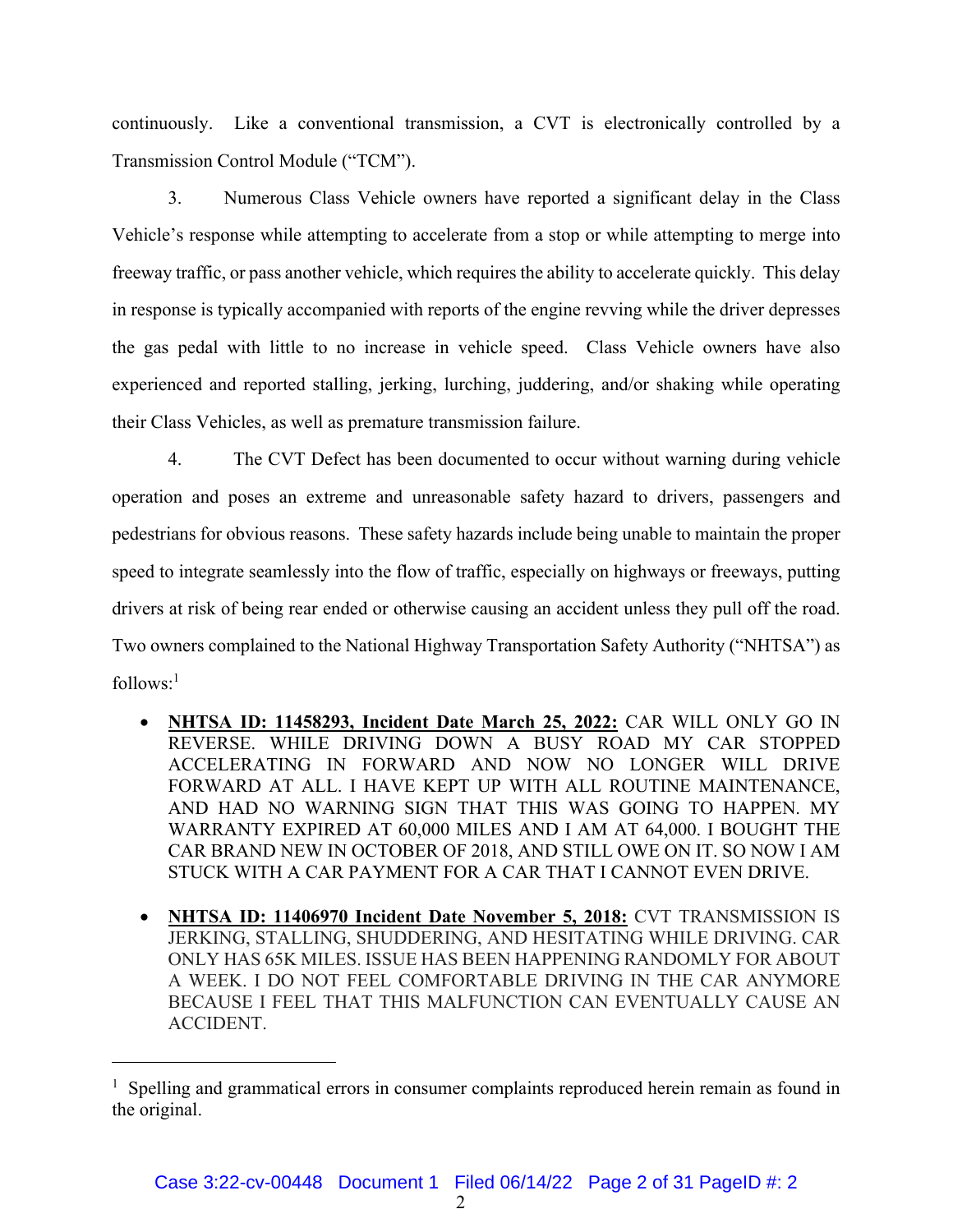5. In addition to these obvious safety hazards, the cost to repair the CVT Defect can be exorbitant. The Class Vehicles thus differ materially from the product Nissan intended to sell. Nissan intended to produce vehicles with CVTs that shift smoothly and continuously. Instead, Nissan produced vehicles that do not accelerate when prompted to accelerate, and that shake, shudder, jerk and judder.

6. Plaintiffs are informed and believe, and based thereon allege, that Defendants knew the Class Vehicles were defective and not fit for their intended purpose of providing consumers with safe and reliable transportation at the time of the sale and thereafter. Defendants have actively concealed the true nature and extent of the CVT Defect from Plaintiffs and the other Class Members, and failed to disclose it to them, at the time of purchase or lease and thereafter. Had Plaintiffs and prospective Class Members known about the CVT Defect, they would not have purchased the Class Vehicles or would have paid less for them.

7. Plaintiffs are informed and believe, and based thereon allege, that despite notice of the CVT Defect from, among other things, pre-production testing, numerous consumer complaints, warranty data dealership repair orders and prior experience with earlier model vehicles with the same or substantially similar CVTs, Defendants have not recalled the Class Vehicles to repair the CVT Defect, have not offered their customers a suitable repair or replacement free of charge, and have not offered to reimburse all Class Vehicle owners and leaseholders the costs they incurred relating to diagnosing and repairing the CVT Defect.

8. Plaintiffs are further informed and believe, and based thereon allege, that despite being on notice of the CVT Defect, Defendants regularly deny the existence of the CVT Defect until after consumers' New Vehicle Limited Warranty Powertrain Coverage ("Powertrain Warranty") has expired or require payment to repair the CVT Defect even while the Class Vehicles are under warranty.

9. Nissan knew of and concealed the CVT Defect that is contained in every Class Vehicle, along with the attendant dangerous safety problems and associated repair costs, from

3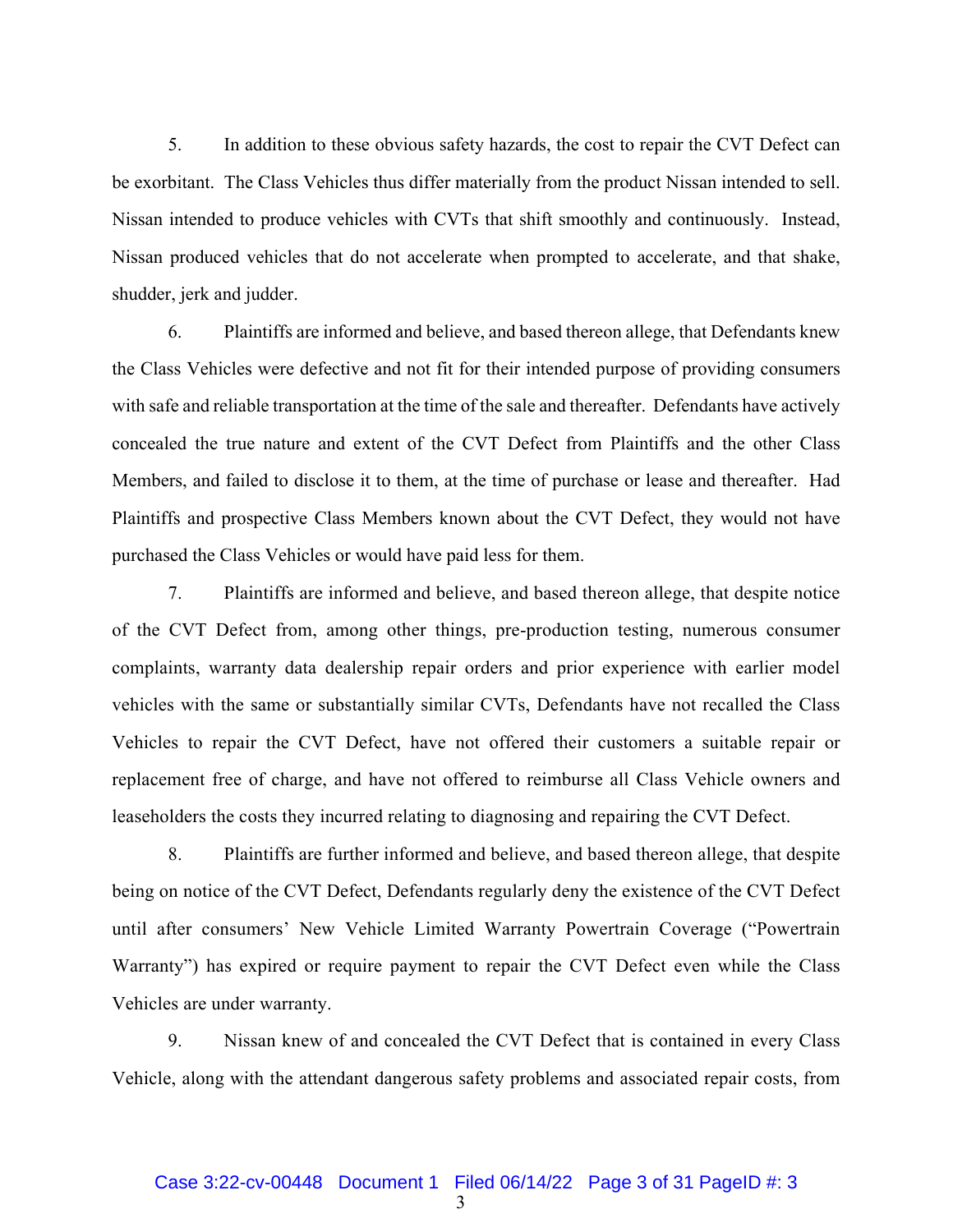Plaintiffs and the other Class Members both at the time of sale or lease and thereafter. As a result of their reliance on Defendants' omissions, owners and lessees of the Class Vehicles have suffered ascertainable loss of money, property, and/or loss in value of their Class Vehicles.

#### **II. PARTIES**

## **A. Plaintiffs**

#### **Sherrell Moses (Louisiana)**

10. Plaintiff Sherrell Moses is a Louisiana citizen who lives in Kenner, Louisiana. Ms. Moses purchased a used 2018 Nissan Sentra in Kenner, Louisiana in or around April 2021. Had Ms. Moses been informed that her vehicle suffered from the CVT Defect, she would not have purchased it. Ms. Moses's vehicle was designed, manufactured, distributed, advertised, marketed and warranted by Nissan.

11. About six months after purchase, Ms. Moses began to experience the CVT Defect which gradually worsened over time. For example, Ms. Moses's vehicle hesitates when attempting to pick up speed after slowing down, and when taking off from a stop. The hesitation is accompanied by excessive revving in which the rpm meter moves but the vehicle does not accelerate commensurately, followed by a jerk or judder when the vehicle does engage.

12. At all times, Ms. Moses has driven her vehicle in a foreseeable manner and in the manner in which it was intended to be used.

## **Ashle Wilson (Tennessee)**

13. Ashle Wilson is a Tennessee citizen who lives in Brownsville, Tennessee. Ms. Wilson purchased a used 2017 Nissan Altima from Carlock Nissan in Jackson, Tennessee in about July 2019. Had Ms. Wilson been informed that her vehicle suffered from the CVT Defect, she would not have purchased it. Ms. Wilson's vehicle was designed, manufactured, sold, distributed, advertised, marketed, and warranted by Nissan.

14. Approximately a year after purchase, Ms. Wilson began to experience the CVT Defect, including jerking and hesitation when accelerating from a stop and when accelerating while in motion such as, for example, when attempting to merge on to the highway. Carlock

4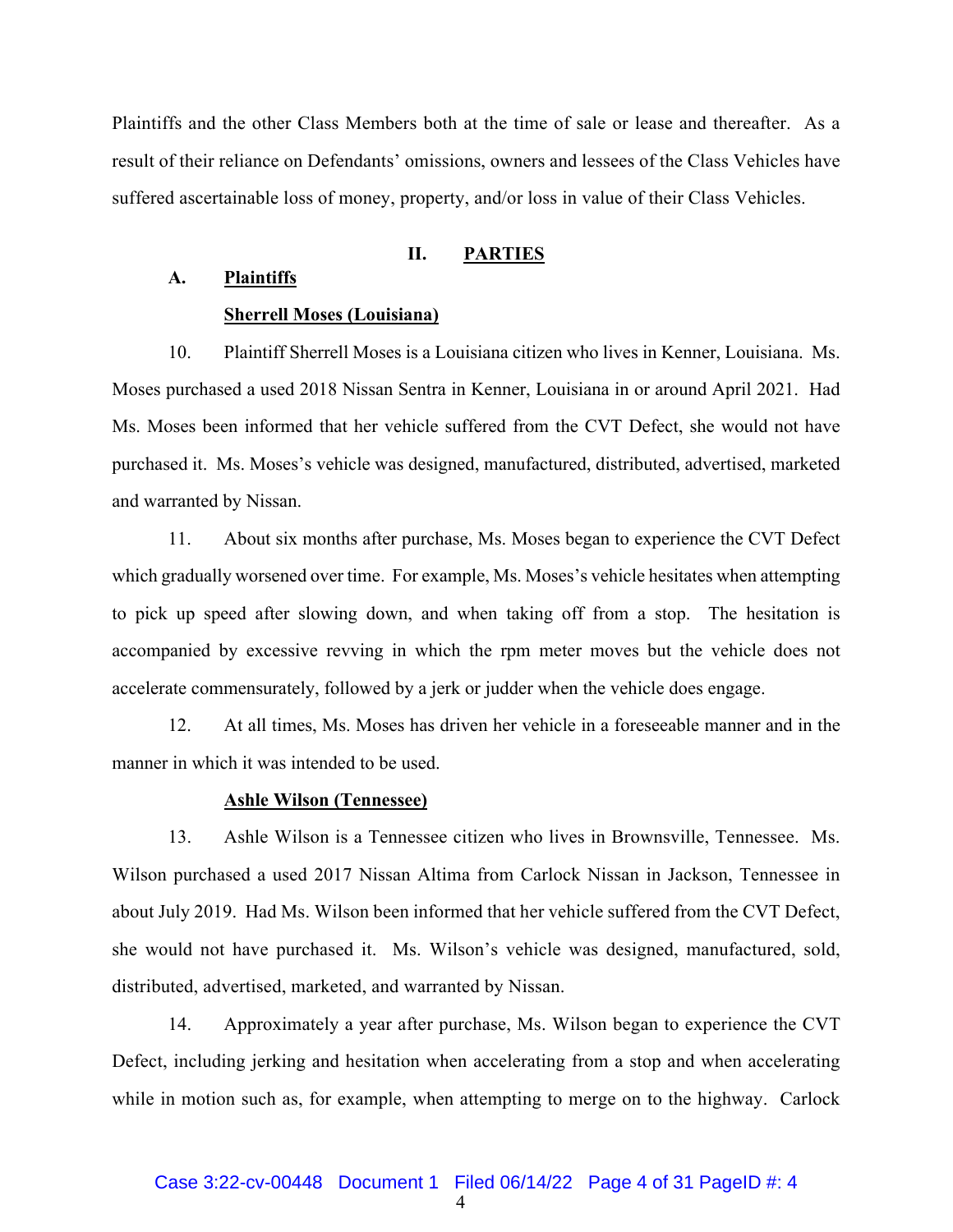Nissan replaced the transmission assembly under warranty; however, on information and belief, Ms. Wilson's replacement transmission was a remanufactured transmission with an unknown number of miles on it. Additionally, on information and belief, Ms. Wilson's replacement transmission suffers from the same CVT defect as her original transmission.

15. At all times, Ms. Wilson has driven her vehicle in a foreseeable manner and in the manner in which it was intended to be used.

#### **B. Defendants**

16. Defendant Nissan North America, Inc. ("NNA") is a California corporation with its principal place of business located at One Nissan Way, Franklin, Tennessee 37067 and doing business in Tennessee and throughout the United States.

17. Founded in 1933 and headquartered in Yokohama, Japan, Defendant Nissan Motor Co., Ltd. ("NML") is a corporation organized under the laws of Japan. NML manufactures and distributes automobiles and related parts. It also provides financing services. NML delivers a comprehensive range of products under various brands that are manufactured in Japan, the United States, Mexico, the United Kingdom and other countries. NML is the parent and 100% owner of NNA.

18. At all relevant times, NNA and NML were engaged in the business of designing, manufacturing, marketing, distributing, and selling automobiles, including but not limited to the Class Vehicles, and other motor vehicles and motor vehicle components, in Tennessee and throughout the United States.

19. Whenever, in this Complaint, reference is made to any act, deed or conduct of Defendants, the allegation means that Defendants engaged in the act, deed, or conduct by or through one or more of their officers, directors, agents, employees or representatives who was actively engaged in the management, direction, control, or transaction of the ordinary business and affairs of Defendants.

## **III. JURISDICTION**

20. This is a class action.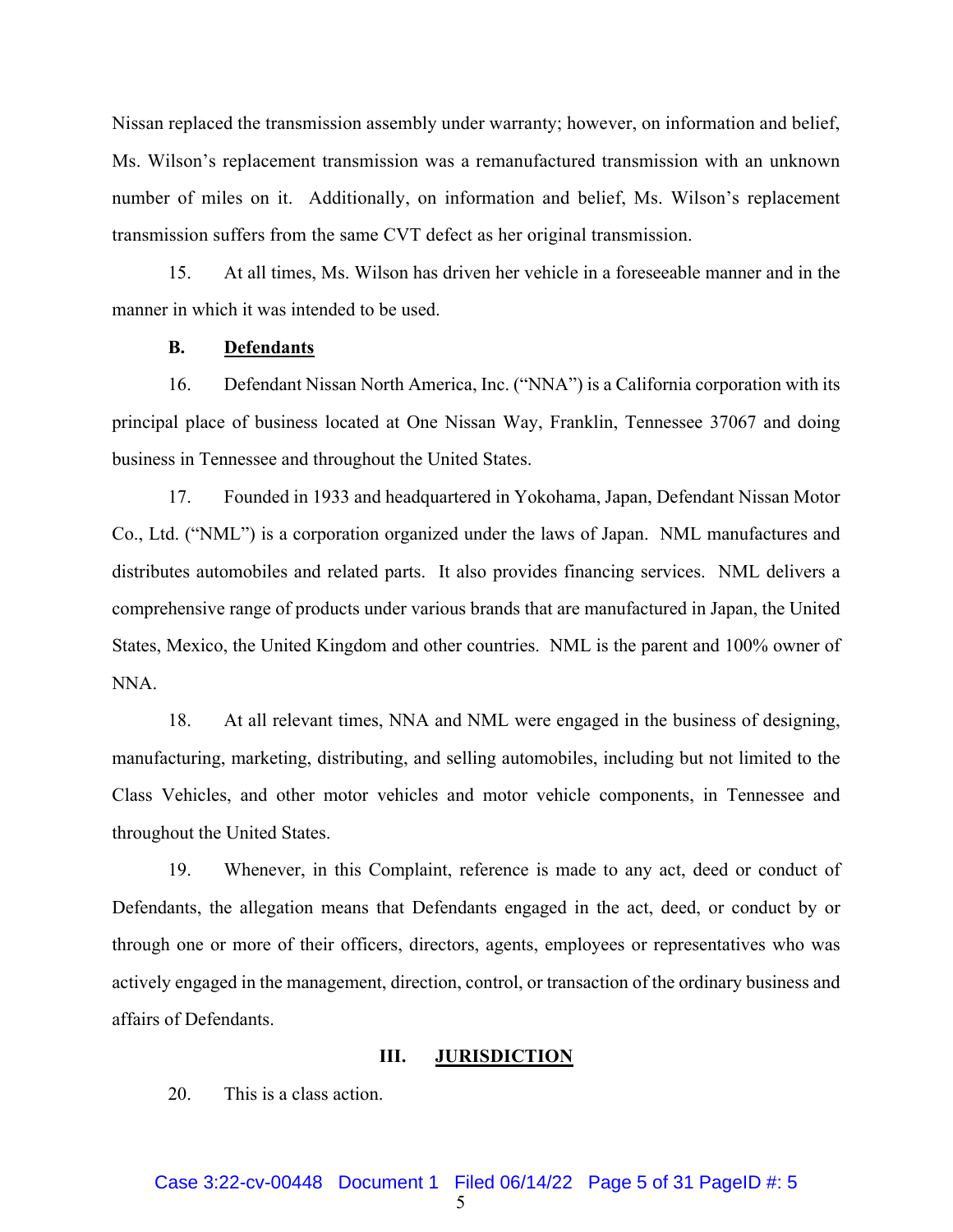21. This Court has jurisdiction over this action under the Class Action Fairness Act, 28 U.S.C. § 1332(d). The aggregated claims of the individual class members exceed the sum value of \$5,000,000, exclusive of interests and costs. This court also has federal question jurisdiction over this action under 28 U.S.C. § 1331 because Plaintiffs' claims under the Magnuson-Moss Act arise under federal law. This Court has personal jurisdiction over NNA because its principal place of business is in Franklin, Tennessee, and Defendants' otherwise have sufficient minimum contacts with Tennessee, and/or otherwise intentionally avails themselves of the markets within Tennessee, through the promotion, sale, marketing and distribution of their vehicles in Tennessee, so as to render the exercise of jurisdiction by this Court proper and necessary.

#### **IV. VENUE**

22. Venue is proper pursuant to 28 U.S.C. § 1391, because a substantial part of the events and omissions giving rise to Plaintiffs' claims occurred within the Middle District of Tennessee.

## **V. NISSAN'S KNOWLEDGE OF THE CVT DEFECT**

23. For years, Nissan has designed, manufactured, distributed, sold, and leased the Class Vehicles. Upon information and belief, Defendants have sold, directly or indirectly through dealers and other retail outlets, many thousands of Class Vehicles nationwide.

24. Plaintiffs and Class Members are intended third-party beneficiaries of contracts between Nissan and its dealerships; specifically, they are the intended beneficiaries of Nissan's warranties. The dealerships were not intended to be the ultimate consumers of the Class Vehicles, and the warranty agreements were designed for and intended to benefit the ultimate consumers only.

25. The CVT Defect causes the Class Vehicles' to unexpectedly malfunction by hesitating, stalling, jerking, lurching, revving, shaking, juddering and/or failing prematurely. The CVT Defect presents a safety hazard that renders the Class Vehicles unreasonably dangerous to consumers due to, *inter alia*, the impact of the Defect on driver's ability operate the Class Vehicle as expected.

6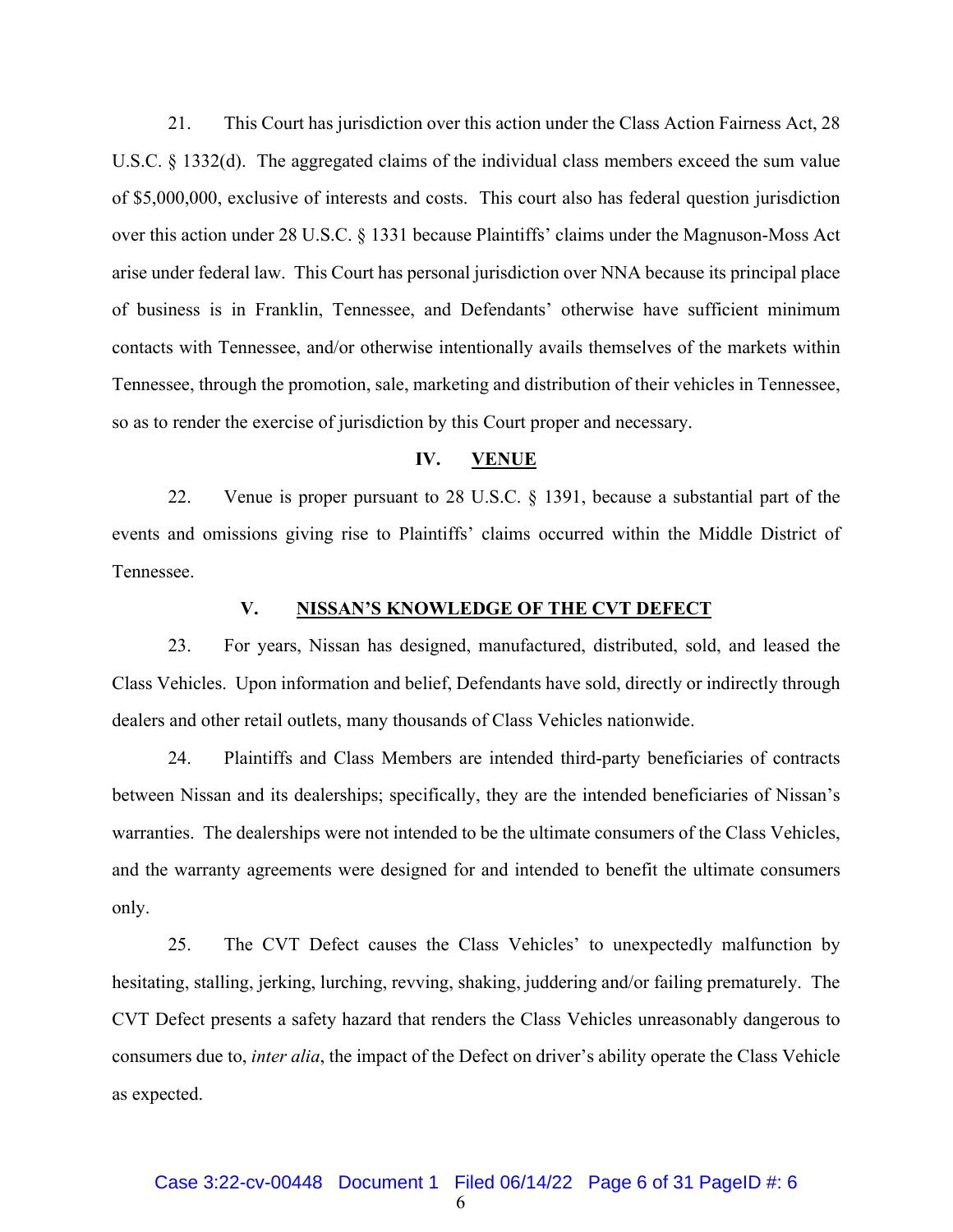26. Plaintiffs are informed and believe, and based thereon allege, that, prior to placing the Class Vehicles in the stream of commerce, Nissan became aware of the CVT Defect through sources not available to Plaintiffs and Class Members, including, but not limited to, pre-production testing, pre-production design failure mode and analysis data, production design failure mode and analysis data, early consumer complaints made exclusively to Nissan's network of dealers and directly to Nissan, aggregate warranty data compiled from Nissan's network of dealers, testing conducted by Nissan in response to consumer complaints, and repair order and parts data received by Nissan from Nissan's network of dealers. On information and belief, Nissan actively monitors and records consumer complaints made to Nissan's network of dealers as well as all service and repair work done related to the CVT Defect at its network of dealers

27. Nissan's CVT has been plagued with the same or similar recurrent problems (i.e., hesitation, shaking, juddering, premature failure, etc.) for over a decade. In 2009 Nissan voluntarily doubled the powertrain warranty coverage of 5 years/60,000 miles to 10 years/120,000 miles for a large part of its fleet, including the 2003-2010 Murano; 2007-2010 Versa SL; 2007- 2010 Sentra; 2007-2010 Altima; 2007-2010 Maxima; 2008-2010 Rogue; and 2009-2010 Cube.2 Nissan also reported that "in the unlikely event that your vehicle's transmission should need repair beyond the extended warranty period we are working to decrease the cost of repair."3

28. Nissan continued to experience such trouble with its CVTs that in December 2013 Nissan's then-CEO, Carlos Ghosn, announced that Nissan would increase its oversight of CVT supplier JATCO, Ltd.<sup>4</sup> Nissan further explained that it was necessary to increase its oversight of

https://web.archive.org/web/20100323050249/http://www.nissanassist.com/faqs.php?menu=3 3 *See* Customer Satisfaction Program, CVT Program Details available at: https://web.archive.org/web/20100124032242/http:/www.nissanassist.com/ProgramDetails.php? menu=2 (last visited Jan. 22, 2021).

<sup>&</sup>lt;sup>2</sup> Frequently Asked Questions, available at:

<sup>4</sup> Nissan Presses Jatco to end CVT glitches, Automotive News https://www.autonews.com/article/20131202/OEM10/312029972/nissan-presses-jatco-to-endcvt-glitches (Dec. 2, 2013).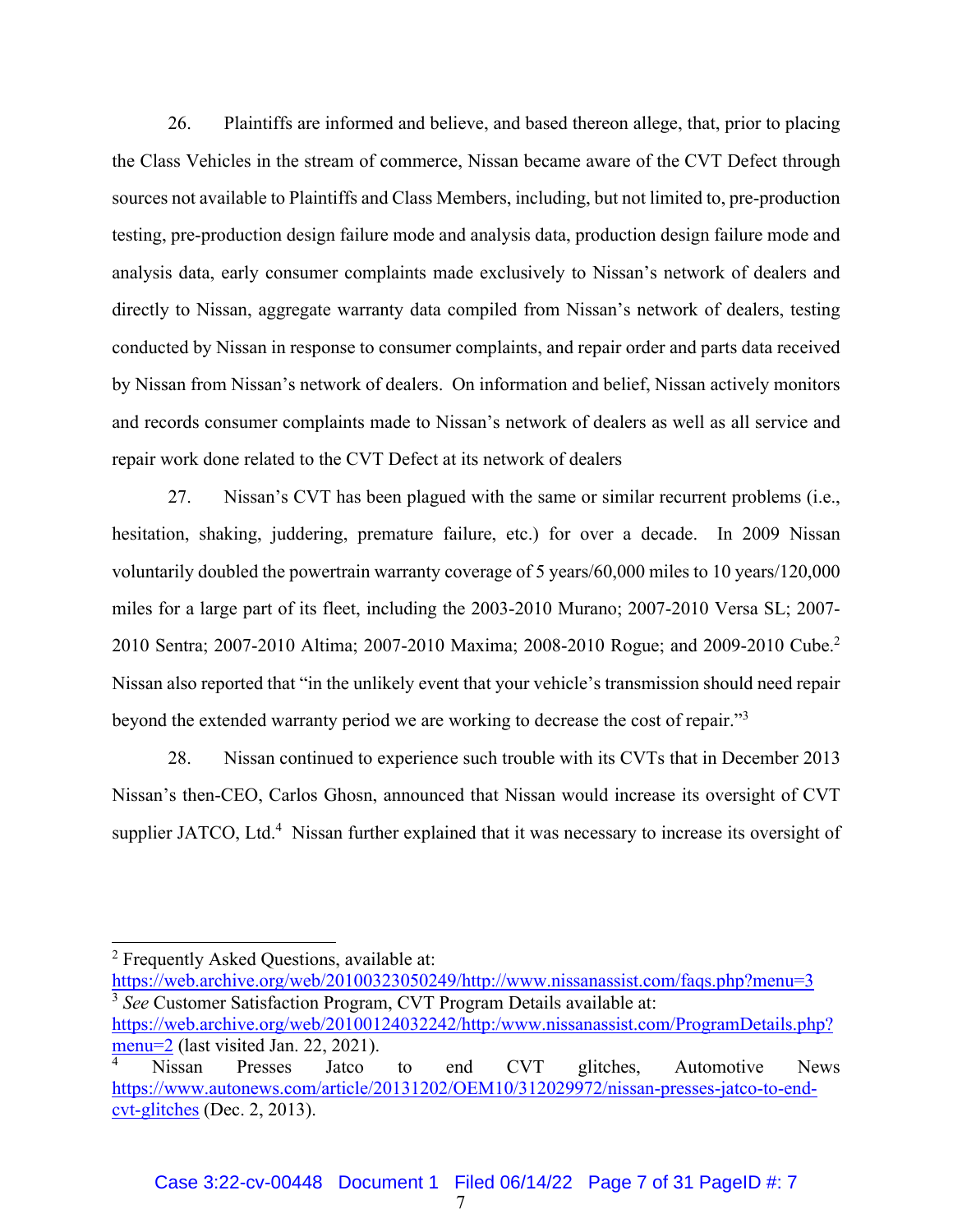JATCO because continued customer service issues had begun to cut into Nissan's profits.<sup>5</sup> However, Nissan's vehicles continued to be plagued with CVT issues thereafter.

29. Nissan has issued scores of Technical Service Bulletins ("TSBs") concerning the Class Vehicles and predecessor Nissan vehicles with the same or substantially similar CVT which evidence its presale knowledge of the CVT Defect.

30. For example, on April 27, 2017, Nissan issued NTB15-015h applicable to the 2013- 2017 Altima with V6 engine, among other vehicles, concerning "reports of a transmission judder (shake, shudder, single or multiple bumps or vibration)." The 2013-2016 Altima was the subject of a prior Class Action settlement in which the warranty on the CVT was extended by 24 months/24,000 miles, whichever comes first. *See Christopher Gann, et al. v. Nissan North Am., Inc.*, No. 3:18-cv-00966 (M.D. Tenn.). On November 8, 2018, Nissan issued NTB18-077 applicable to the 2017-2018 Sentra, among other vehicles, regarding hesitation and/or lack of power. The 2013-2017 Sentra was also was the subject of a prior Class Action settlement in which the warranty on the CVT was extended by 24 months/24,000 miles, whichever comes first. *See Patricia Weckworht, et al. v. Nissan North Am., Inc., Case No.* 3:18-cv-00588 (M.D. Tenn.).

31. Nissan has continued to issue TSBs concerning the CVTs in the Class Vehicles due to ongoing performance issues.

32. On information and belief, Defendants issued the above TSBs to address problems being caused by the CVT Defect. Defendants had and have a duty to disclose the CVT Defect and the associated repair costs to Class Vehicle owners, among other reasons, because the Defect poses an unreasonable safety hazard; because Defendants had and have exclusive knowledge and/or access to material facts about the Class Vehicles and their CVTs that were and are not known to or reasonably discoverable by Plaintiffs and other Class Members; and, because Defendants have actively concealed the CVT Defect from its customers. Further, because none

<sup>5</sup> *Id.*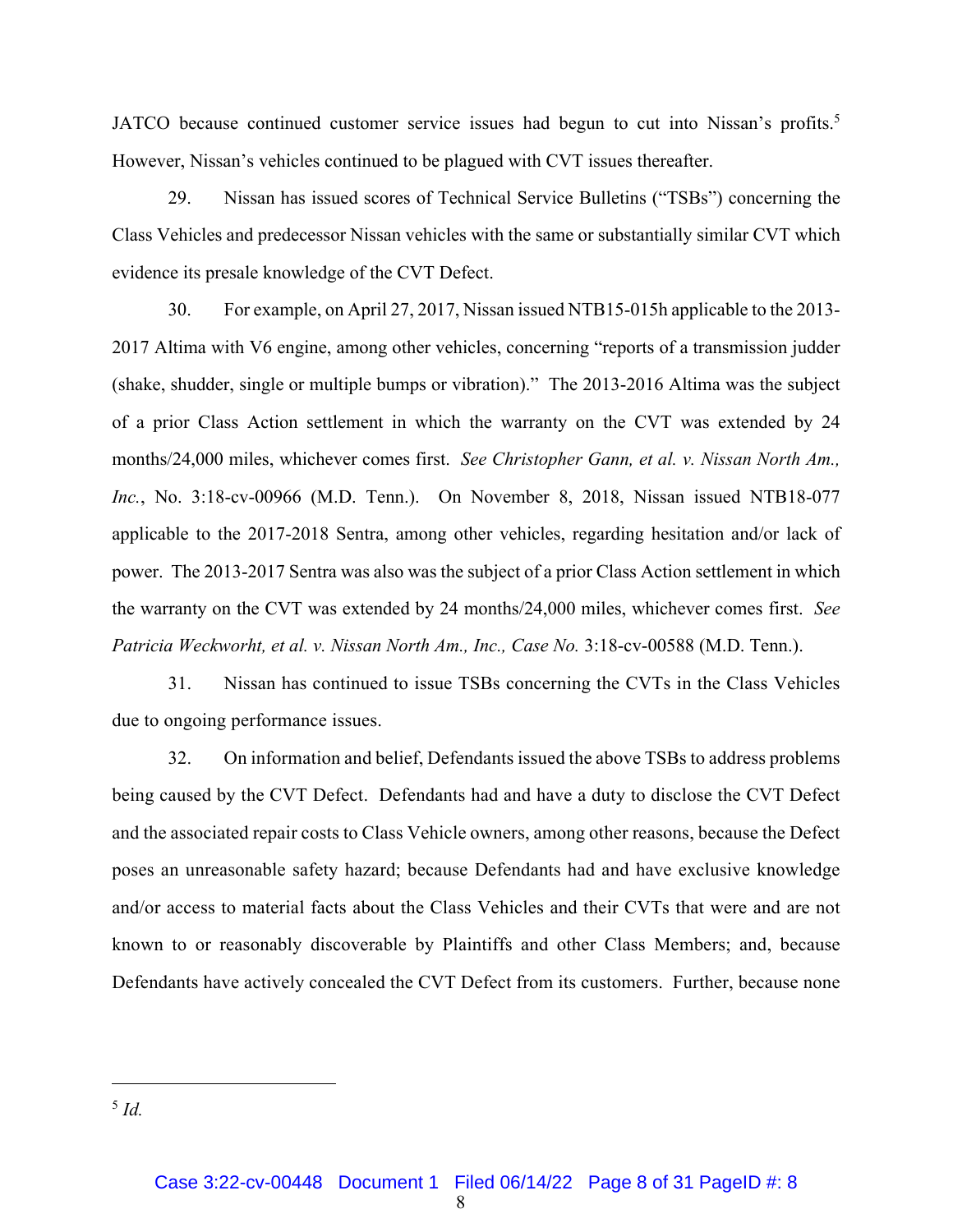of the above TSBs were issued as part of a formal recall, they were much more likely to be overlooked by dealers, and unknown to consumers.<sup>6</sup>

# **VI. EXAMPLE CONSUMER COMPLAINTS**

33. Hundreds, if not thousands, of purchasers and lessees of the Class Vehicles have experienced the CVT Defect.

34. Nissan monitors customers' complaints made to the NHTSA. Federal law requires automakers like Nissan to be in close contact with NHTSA regarding potential auto defects, including imposing a legal requirement (backed by criminal penalties) compelling the confidential disclosure of defects and related data by automakers to NHTSA, including field reports, customer complaints, and warranty data. *See* TREAD Act, Pub. L. No. 106-414, 114 Stat.1800 (2000).

35. Automakers have a legal obligation to identify and report emerging safety-related defects to NHTSA under the Early Warning Report requirements. *Id.* Similarly, automakers monitor NHTSA databases for consumer complaints regarding their automobiles as part of their ongoing obligation to identify potential defects in their vehicles, including safety-related defects. *Id.* Thus, Nissan knew or should have known of the many complaints about the CVT Defect logged by NHTSA Office of Defect Investigation (ODI), and the content, consistency, and large number of those complaints alerted, or should have alerted, Nissan to the CVT Defect.

36. The following example complaints filed by consumers with the NHTSA and other websites which continue to accrue and demonstrate that the CVT Defect is a widespread, dangerous and unresolved problem:

# **Example Nissan Sentra Complaints:**

**NHTSA ID: 11420918, Incident Date June 14, 2021:** MY SENTRA AT AROUND 75MPH STARTS SHIFTING BACK AND FORTH ABNORMALLY BETWEEN GEARS. THE ONLY THING THAT RELEASES IT IS LETTING GO OF GAS,

<sup>&</sup>lt;sup>6</sup> When a vehicle identification number is entered into a dealer computer, the dealer is automatically instructed to perform applicable recalls. Dealers generally search for other TSBs based on customer complaints, which requires them to often sift through multiple TSBs and attempt to interpret which, if any, are applicable.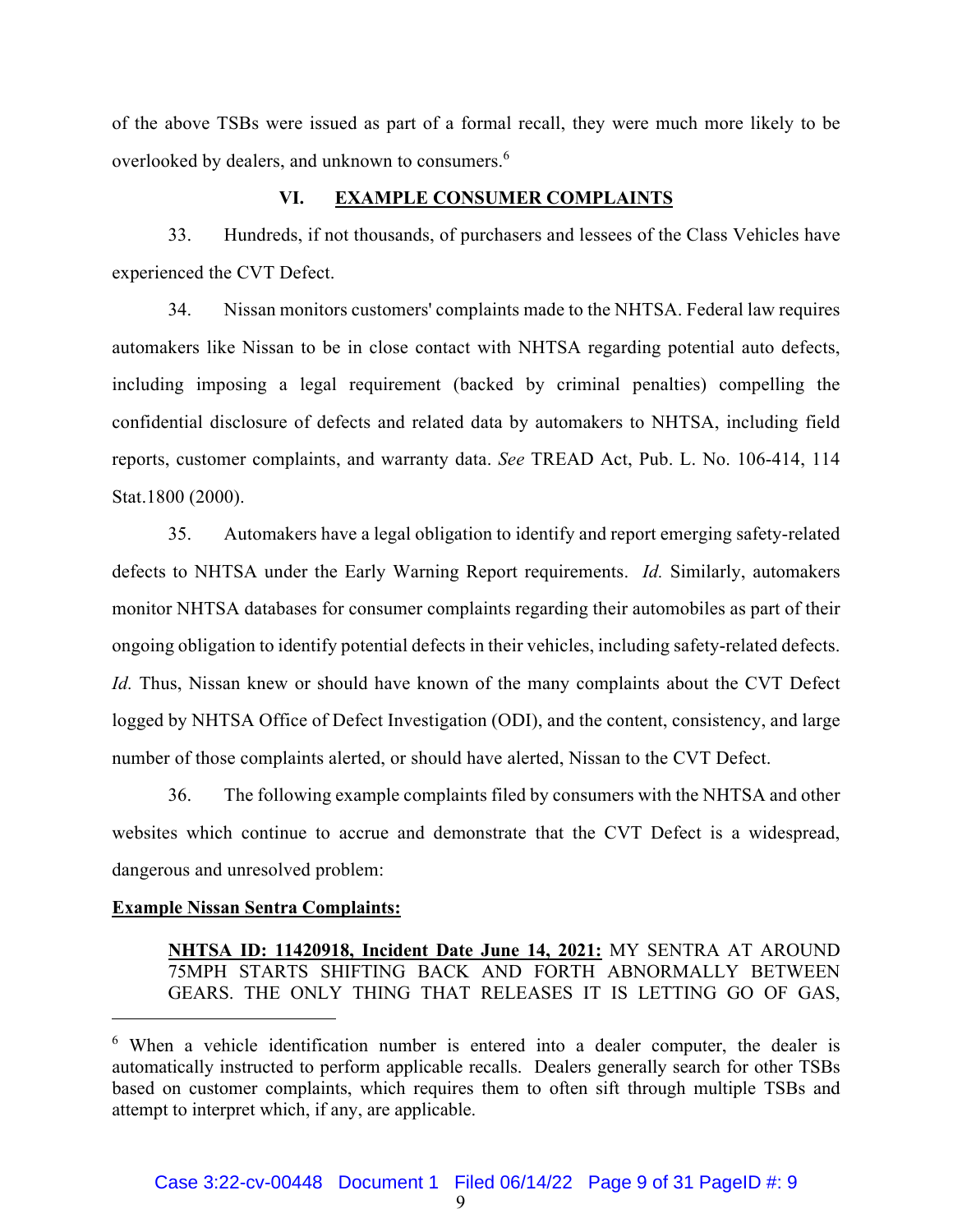FORCING TO DROP SPEED, WHICH ALSO FORCES A SHIFT TO HIGHER GEAR. YOU FEEL A JERK WHEN IT'S JUMPING GEARS, BUT THE RPM ARROW ALSO JERKS BETWEEN,STARTED AROUND 30K MILES AND GETTING WORSE.

**NHTSA ID: 113390273, Incident Date January 6, 2021:** I PURCHASED A NISSAN SENTRA BACK IN JUNE 2020 SO I HAVEN'T HAD IT VERY LONG. IT HAD ROUGHLY ABOUT 52K MILES WHEN I PURCHASED IT AND I PURCHASE IT BECAUSE MY FAMILY HAS HAD INFINITI'S AND NISSAN AND MY DAD WORKS FOR AN INFINITI DEALERSHIP. ALL OF OUR VEHICLES HAVE BEEN VERY RELIABLE. SO WHY WOULD THIS ONE BE ANY DIFFERENT. I RECENTLY HAD AN ISSUE DRIVING THIS VEHICLE WHERE IT JUST STARTED THIS WEIRD JUTTER OR VIBRATION AND THEN THERE WAS LOSE OF POWER/HESITATION AND WOULDN'T GO PAST 45 TO 50 MPH. I LIVE ABOUT 71 MILES AWAY FROM WORK AND HAD A HARD TIME GETTING IT TO WORK. AFTER GETTING OFF WORK I DROPPED MY CAR OFF BY THE CLOSEST NISSAN DEALER TO FIND OUT WHAT WAS GOING ON WITH MY CAR. THE SERVICE ADVISOR CALLED ME BACK TO SAY THAT MY TRANSMISSION WAS DONE AND THAT I NEEDED A NEW ONE. I THEN FOUND OUT THAT THE EXTENDED WARRANTY THAT I PURCHASED FROM THE DEALER EXPIRED ALREADY AND THAT I WOULD HAVE TO PAY FOR A TRANSMISSION IN A CAR THAT I JUST BOUGHT LESS THAN A YEAR AGO. AFTER FURTHER RESEARCH I FOUND WHERE NISSAN HAS A REALLY BAD ISSUE WITH THEIR CVT TRANSMISSIONS AND THAT THERE WAS A RECALL ON THEM. WHEN I ASKED NISSAN DEALER ABOUT IT THEY SAID THAT IT ONLY COVERS UP TO 2017 NISSAN SENTRA. MY DAD DID SOME RESEARCH AND FOUND THAT THERE IS A SERVICE BULLETIN REFERENCE (NTB20-035A) FOR 2018-2019 NISSAN SENTRA; CVT JUDDER. WHEN WE CONTACTED NISSAN CONSUMER AFFAIRS FOR ASSISTANCE THEY SAID THAT MY CAR WASN'T INCLUDED IN THIS, AND THAT THEY WOULDN'T COVER ANYTHING. NISSANS SERVICE BULLETIN SAYS THAT IF ANY OF SEVERAL CODES POPPED UP WHILE DIAGNOSING THE VEHICLE (P2859) REPLACE THE CVT TRANSMISSION. THIS IS MY FIRST VEHICLE PURCHASE ON MY OWN, I'M 23, AND I STILL HAVE TO MAKE THE PAYMENTS ON THIS CAR. I WAS QUOTED A TRANSMISSION REPAIR COST OF 4K TO 5K. NISSAN SHOULD BE RESPONSIBLE FOR THIS ISSUE BEING THAT THEY KNOW OF THE PROBLEM. ANY HELP ON THIS IS GREATLY APPRECIATED. .

**NHTSA ID: 11377601, Incident Date October 14, 2020:** CVT FAILED AT 65000 MILES. EXTENDED WARRANTY REPLACED IT. VEHICLE WAS VERY DANGEROUS TO DRIVE AS IT WAS JERKING, SHUDDERING, REFUSING TO ACCELERATE, AND STALLED TWICE.

**NHTSA ID: 11373563, Incident Date July 4, 2020:** EVERY NIGHT I DRIVE HOME FROM MY NIGHT JOB THE WARNING LIGHT AND MESSAGE COME ON THAT THERE'S AN OBSTRUCTION ON MY FRONT SENSOR. THE CVT IS TRASH, MY RPM KEEPS GOING UP AND DOWN WHEN I DRIVE ON SLIGHT INCLINE AND I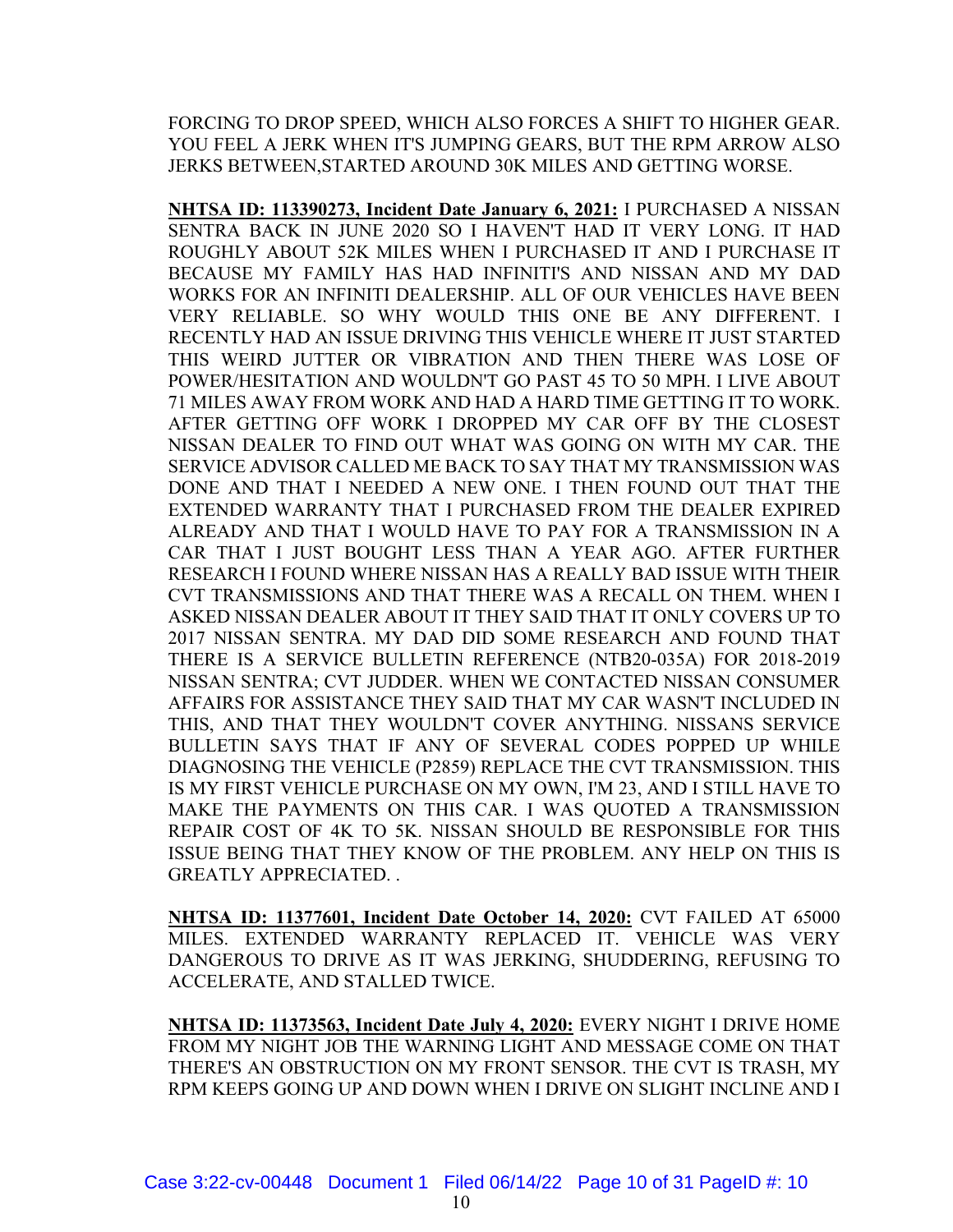LOOSE SPEED. ONCE, ON THE FREEWAY I LOST OVER 25 MPH WHERE THE FASTEST I COULD GO WAS 40MPH. IT WAS SCARY AND I HAD MY BABY IN THE CAR WITH ME. THE DEALER FORCED ME TO GET THIS CAR AND SAID I WOULDN'T HAVE ANY ISSUES. LIES AND SHAME ON WINTER CHEVROLET OF PITTSBURG CALIFORNIA!!! THEY NOW DON'T RETURN MESSAGES!!!

**NHTSA ID: 11297342, Incident Date October 12, 2020:** AFTER 37,122 MILES THE TRANSMISSION ON MY 2018 NISSAN SENTRA WENT BAD ON ME. I TOOK IT TO THE DEALERSHIP AND THEY INFORMED ME THAT THE ENTIRE TRANSMISSION NEEDED TO BE REPLACED. THE DEALERSHIP ALSO SAID THE FUEL PUMP AND CLUSTER NEEDED TO BE REPLACED. I READ THAT THERE HAVE BEEN OTHER COMPLAINTS MADE ABOUT THE TRANSMISSION SYSTEM FOR THESE CARS, AND THERE SHOULD DEFINITELY BE A RECALL.

**NHTSA ID: 11349933, Incident Date March 9, 2019:** RPMS ARE GOING UP AND DOWN WHEN MAINTAINING THE SAME SPEED . WE TOOK IT BACK TO THE DEALERSHIP AT 9000 MILES AND THEY TOLD US IT'S A SPECIAL TRANSMISSION.BELT DRIVEN NOT GEAR DRIVEN. WE TOOK IT BACK A FEW MORE TIMES AND FINALLY WE TOOK IT TO MIDAS AND THEY TOLD US TO TAKE IT TO DEALERSHIP FOR THE TRANSMISSION PROBLEM AFTER THEY DROVE IT AND NOTICED RPMS GOING UP AND DOWN .

**NHTSA ID: 11318508, Incident Date March 16, 2020:** STOPPED GOING FORWARD WHEN AT TRAFFIC LIGHT WILL ONLY GO IN REVERSE. DEALERSHIP SAYS WARRANTY IS UP AND IT WILL COST 4000\$ TO FIX. I AM CONFUSED AS TO HOW A CAR THAT WAS BOUGHT 4/20/2018 HAS THE NEED FOR THE TRANSMISSIOM TO BE REPLACED. THIS CAR HAS HAD REGULAR MAINTENANCE AND I DO NOT BELIEVE AFTER PAYING 479.09 A MONTH FOR THE PAST 23 MONTHS I SHOULD BE SPENDING AN ADDITIONAL 4000\$

**NHTSA ID: 11458293, Incident Date March 25, 2022:** CAR WILL ONLY GO IN REVERSE. WHILE DRIVING DOWN A BUSY ROAD MY CAR STOPPED ACCELERATING IN FORWARD AND NOW NO LONGER WILL DRIVE FORWARD AT ALL. I HAVE KEPT UP WITH ALL ROUTINE MAINTENANCE, AND HAD NO WARNING SIGN THAT THIS WAS GOING TO HAPPEN. MY WARRANTY EXPIRED AT 60,000 MILES AND I AM AT 64,000. I BOUGHT THE CAR BRAND NEW IN OCTOBER OF 2018, AND STILL OWE ON IT. SO NOW I AM STUCK WITH A CAR PAYMENT FOR A CAR THAT I CANNOT EVEN DRIVE.

**NHTSA ID: 22456256, Incident Date March 4, 2022, 2019:** I DRIVE A 2018 NISSAN SENTRA SV THE VEHICLE BEGAN HAVING PROBLEMS WITH THE BREAK/ DRIVING ASSISTANCE FEATURE. THE LIGHT IS CONTINUOUSLY TURNING ON AND THAT FEATURE HARDLY EVER WORKS, MAKING ME FEEL UNSAFE AND AT RISK OF MY BREAKS OR SOMETHING ELSE MALFUNCTIONING. TO MAKE MATTERS WORSE, MY TRANSMISSION STOPPED WORKING, CAUSING ME TO NEARLY CRASH/ GET INTO COUNTLESS CAR ACCIDENTS. THIS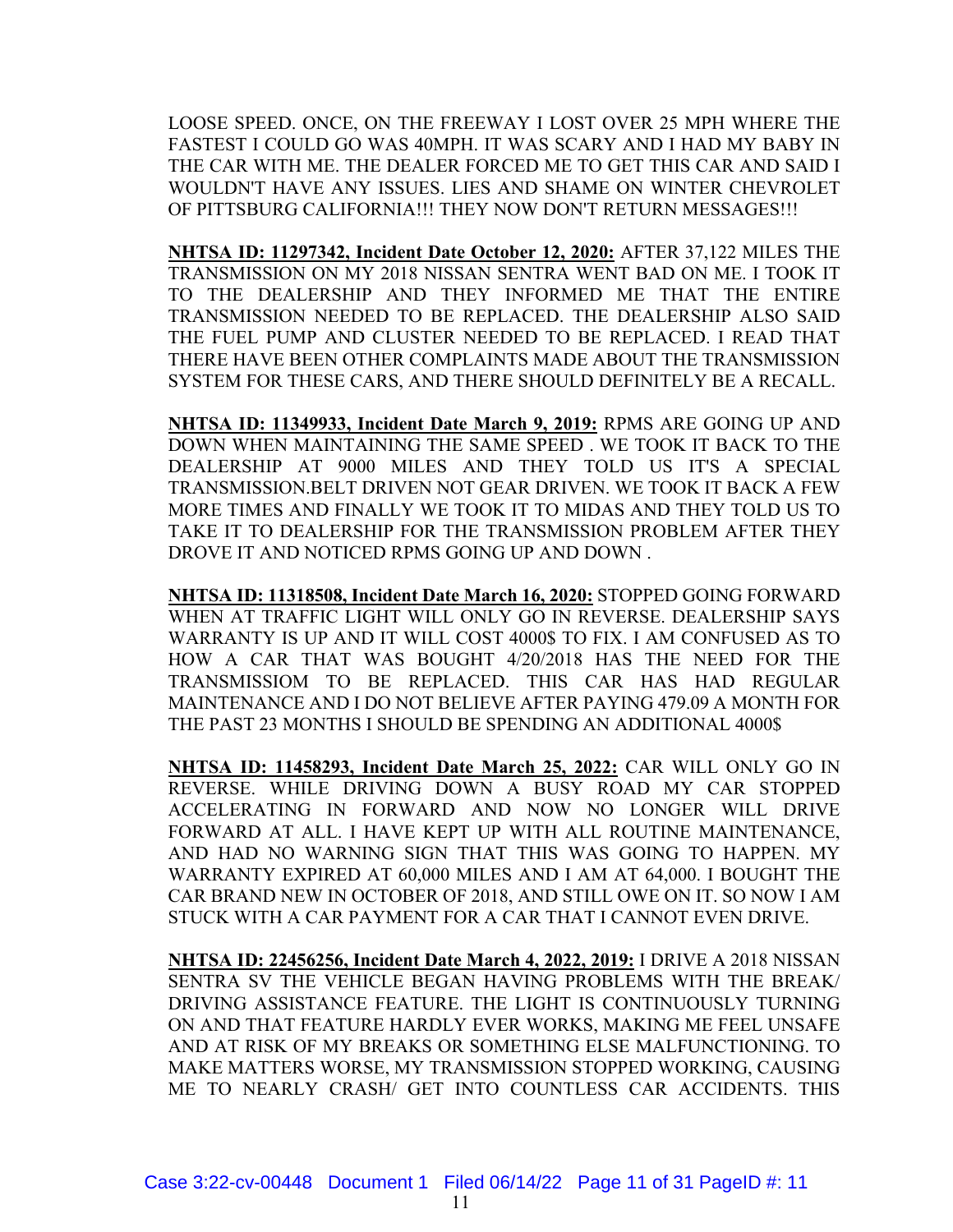DIDN'T ONLY ADD UNNECESSARY STRESS TO MY LIFE BUT MADE ME LATE TO MY OFFICE JOB AND IS NOW COSTING ME THOUSANDS OF DOLLARS TO FIX ! THE WHOLE POINT OF BUYING A NEW OR RELATIVELY NEW CAR IS TO AVOID THESE TYPE OF ISSUES AND THIS IS SIMPLY UNACCEPTABLE! I HAVE SPOKEN TO MANY NISSAN OWNERS AND MORE THAN HALF (ABOUT 8/10) HAVE REPORTED HAVING OR KNOW SOMEONE WHO HAD TRANSMISSION ISSUES, MAKING ME BELIEVE THIS IS A HUGE NISSAN ISSUE. MY TRANSMISSION COMPLETELY GAVE UP ON ME AND I KNOW THAT THIS IS JUST NOT RIGHT. I WORK AT A LAW OFFICE THAT DEALS WITH ACCIDENTS / PERSONAL INJURY AND KNOW ENOUGH TO SAY THIS AIN'T RIGHT. I DEMAND TO BE COMPENSATED FOR SUCH HORRIBLE AND FAULTY VEHICLE THAT HAS COST ME TIME, MONEY, AND UNNECESSARY STRESS.

**NHTSA ID: 11458468 Incident Date March 26, 2022:** MY RPMS DO NOT CATCH UP WITH MY SPEED. WHILE I'M DRIVING RPMS RANDOMLY FLUCTUATE. THE TRANSMISSION DOESN'T ENGAGE QUICKLY ENOUGH. NOW MY CAR CAN BARELY EVEN STOP QUICKLY ENOUGH. IT GETS STUCK IN A HIGH GEAR AND WHEN I TRY TO ACCELERATE IT JERKS. I CAN BARELY STOP MY CAR I HAVE STOP SO FAR IN ADVANCE AND EVEN THAN IT WILL BARELY STOP. THIS A HUGE SAFETY RISK FOR MYSELF AND OTHERS. THIS CAR STILL FAIRLY NEW SHOULD NOT HAVE THESE ISSUES. I ALSO DID NOT ANY WARNING SIGNS OR CHECK ENGINE LIGHT NOTHING. I TAKE CARE OF MY CAR. THIS CAR COULD POTENTIALLY TAKE THE LIVES OF OTHERS IT NEEDS TO BE RECALLED IMMEDIATELY.

**NHTSA ID: 11455641 Incident Date January 1, 2022:** NISSIAN HAS A KNOWN ISSUE WITH CVT TRANSMISSIONS. I'VE HAD MY VECHILE FOR LESS THEN A YEAR AN I'M ALREADY BEING TOLD I NEED A NEW TRANSMISSION IT'S UNACCEPTABLE. THE ISSUES MY CVT HAS CAUSED IS EXTREMELY UNSAFE AN DANGEROUS TO MYSELF AN MY FAMILY AN OTHER DRIVERS. MY NISSIAN WOULD FAIL TO ACCELERATE ALMOST CAUSING ME TO BE SIDESWIPED ON MULTIPLE!!! OCCASIONS , THESE VEHICLES HAD TO SWERVE AROUND ME BECAUSE MY VECHILE WOULD SIMPLY NOT GO. THERE'S BEEN TOO MANY CLOSE CALLS REGARDING MY VECHILES AN THE DANGEROUS SITUATIONS IT'S OUT MYSELF AN OTHER DRIVERS ON THE ROAD IN. NUMEROUS OCCASIONS HAS IT FAILED TO ACCELERATE PROPERLY , NUMEROUS OCCASIONS THE VECHILE WASN'T SWITCHING GEARS PROPERLY CAUSING LATE REACTIONS IN THE VECHILE AN A.INCREASED RISK FOR ACCIDENTS . NUMEROUS OCCASIONS HAS MY VECHILE DECIDE TO ACCELERATE WHEN I WASNT PRESSING THE GAS FOR IT TO DO SO , CAUSING ME TO BREAK OR BREAK HARD AT TIMES I SHOULDN'T OF . NUMEROUS OCCASIONS HAS MY VECHILE LITERALLY DECIDE IT WASN'T GOING TO DRIVE FORWARD ANYMORE AN I WOULD HAVE TO GET OUT OF TRAFFIC ON HIGHWAY AN TURN THE VECHILE OFF AN TURN IT BACK ON FOR IT TO ACT PROPERLY.. THIS VECHILE HAS CAUSED TO MANY POTENTIAL ACCIDENTS .. I WOULD HATE FOR SOMEONE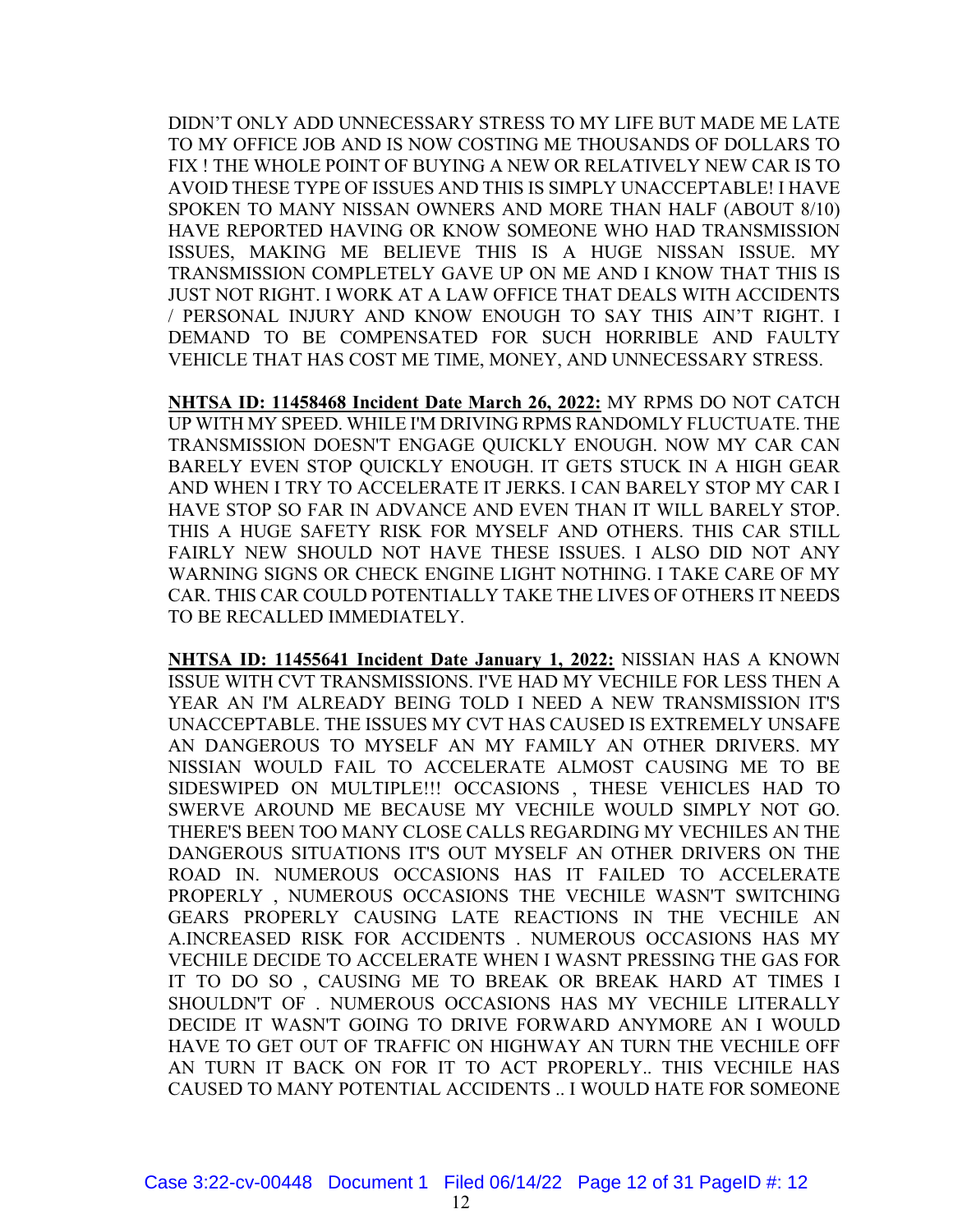TO ACTUALLY GET HURT FOR NISSIAN TO ACTUALLY CARE ABOUT THEIR CUSTOMERS. NISSIAN STATED THEY BASICALLY DIDN'T CARE AN I WOULD HAVE TO PAY OUT IF POCKET FOR EXPENSES REGARDLESS OF HOW NEW OR HOW LOW THE MILAGE ON MY VECHILE WAS..

**NHTSA ID: 11453046 Incident Date February 16, 2022:** GOING AT A SPEED OF 65 MPH+ THE TRANSMISSION OR WHAT EVER IT SEEMS TO BE CUTTING IN AND OUT, I HAVE TO EITHER LAY OFF THE GAS OR PULLOVER AND LET IT SIT FOR A BIT FOR IT TO STOP ACTING UP AND IT'LL STOP FOR A WHILE AND IT ACTS BACK UP AGAIN, I HAVEN'T HAD THE CAR FOR A YEAR YET, THERE WERE A FEW TIME I ALMOST GOT HIT AND SWERVED OFF THE ROAD BECAUSE OF IT I USUALLY HAVE THE KIDS WITH ME AND THE LAST THING I NEED IS TO HAVE SOMETHING HAPPEN TO THEM OR ME I ASKED WHAT CAN BE DONE ABOUT AND PRETTY MUCH WAS TOLD THAT IT WAS MY PROBLEM I SEE MANY COMPLAINTS PERTAINING TO THIS ISSUE, IS IT GONNA TAKE A DEATH FOR SOMETHING TO BE DONE, IM QUITE DISAPPOINTED ABOUT THIS AND ON TOP OF THIS THERE IS 2 RECALL FOR THIS TYPE OF VEHICLE WHAT CAN BE DONE ABOUT THIS?!

**NHTSA ID: 11451744 Incident Date February 13, 2022:** AT A SPEED OF 70 MPH IN THE OUTSIDE TEMPERATURE OF 85 DEGREES OR MORE THE TRANSMISSION SEEMS TO BE CUTTING OUT NOT ALLOWING ME TO GET OUT OF HARMS WAY IN AN EMERGENCY SITUATION. THE CAR WILL NOT GO ANY FASTER. I CAN NOT GO FASTER TO CHANGE LANES.

**NHTSA ID: 11447594 Incident Date January 15, 2022:** I BOUGHT MY NISSAN SENTRA IN FEBRUARY OF 2019 AND ITS NOW JANUARY 15 2022 WITH 98,000 MILES AND THE TRANSMISSION IS DONE, I HAVE TO PAY MONEY TO GET THE TRANSMISSION FIXED ON MY CAR WHEN ITS ONLY BEEN 2 YEARS SINCE I GOT THE CAR AND NOW I ALREADY HAVE TO FIX IT, THIS SEEMS UNFAIR, I HAVE DONE THE STANDARD MAINTENANCE ON IT AND I CANT BELIEVE I HAVE TO GET IT FIXED. AT THE TIME OF THIS REPORT IT JUST HAPPEN AND I STILL HAVE TO FIND A WAY TO PAY FOR IT TO GET FIXED

**NHTSA ID: 11433401 Incident Date January 21, 2021:** THE CONTACT OWNS A 2019 NISSAN SENTRA. THE CONTACT STATED WHILE DRIVING 45 MPH AND DEPRESSING ON THE ACCELERATOR PEDAL, THE VEHICLE WOULD NOT FULLY ACCELERATE AS DESIRED. THERE WAS AN UNKNOWN WARNING LIGHT ILLUMINATED. THE CONTACT ACTIVATED THE HAZARD LIGHTS AND PULLED THE VEHICLE OVER TO THE SIDE OF THE ROAD. THE CONTACT WAITED A FEW MINUTES AND RESTARTED THE VEHICLE AND WAS ABLE TO CONTINUE TO DRIVE TO HER RESIDENCE. THE CONTACT TOOK THE VEHICLE TO AN INDEPENDENT MECHANIC WHO DIAGNOSED THE VEHICLE WITH A MAJOR TRANSMISSION FAILURE. THE CONTACT TOOK THE VEHICLE TO THE LOCAL DEALER AND IT WAS AGREED THAT THE TRANSMISSION WAS FAULTY. THE CONTACT WAS INFORMED THAT THE MECHANIC COULD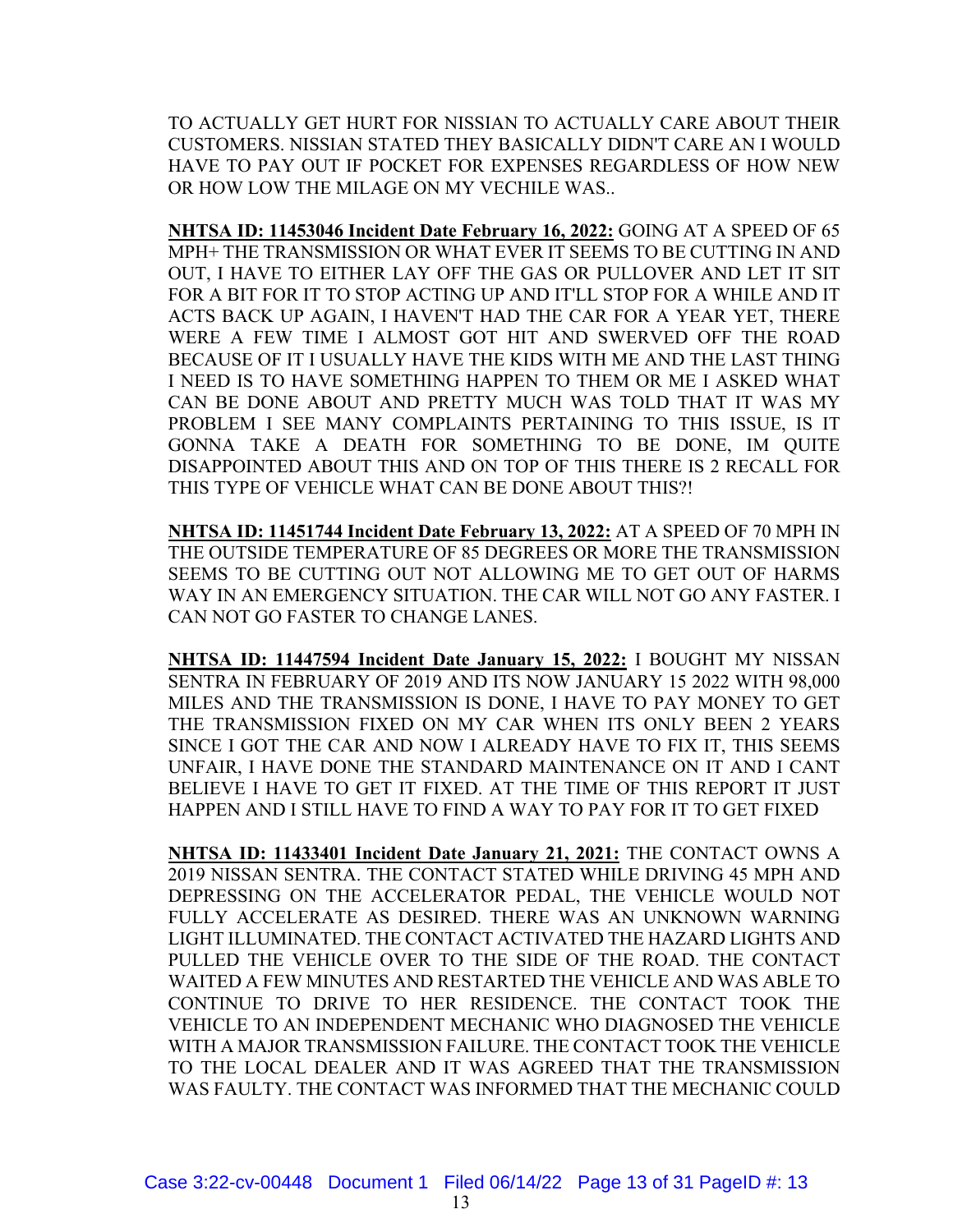NOT REPAIR THE VEHICLE BECAUSE THEY COULD NOT FIND THE CODING FOR THE REPAIR IN THEIR SYSTEM. THE VEHICLE WAS NOT REPAIRED. THE MANUFACTURER WAS NOT MADE AWARE OF THE FAILURE. THE FAILURE MILEAGE WAS APPROXIMATELY 35,901.

**NHTSA ID: 11431336 Incident Date August 28, 2021:** WHEN DRIVING AT SPEEDS ABOVE 70 MPH, THE RPM'S START TO SURGE. GOING FROM 2.5 RPMS TO 5 RPMS WITHOUT ANY ACCELERATION IN SPEED FROM THE DRIVER. I HAVE VIDEO OF IT WHEN THE CRUISE CONTROL WAS BEING USED AND THE RPMS SURGED AND FELL BACK. THE FUEL EFFICIENCY SCREEN ALSO SHOWS A DECREASE IN EFFICIENCY WHEN THE RPMS GO UP. HAVE ALSO HAD A LOSS OF POWER WHEN TRYING TO PASS AND TRIED TO INCREASED SPEED - YET THE ENGINE SURGED/FALTERED. IT HAPPENS EVERY TIME I EXCEED 70 MPH. I PICKED THE DATE WHEN I HAVE VIDEO OF THIS OCCURRING. HOWEVER, IT HAPPENS WHENEVER I EXCEED 70MPH.

**NHTSA ID: 11419850 Incident Date June 6, 2021:** TRANSMISSION SHUDDERS AND LOSES POWER WHEN NEEDING TO QUICKLY ACCELERATE. NISSAN HAS PAID ME AN INCONVIENECE FEE BECAUSE ALL OF THEIR 2019 NISSAN SENTRA SR MODELS EXPERIENCE THE SAME ISSUE. THIS IS EXTREMELY DANGEROUS! WHEN NEEDING TO GET OUT OF A SITUATION QUICKLY, THE VEHICLE SHUDDERS AND HESITATES BEFORE CATCHING A GEAR. THIS HAS HAPPENED TO ME IN AN INTERSECTION. SOMEONE RAN A REDLIGHT AND I NEED TO MOVE QUICKLY TO AVOID AN ACCIDENT. THE VEHICLE SPUTTERED AND WHEN IT CAUGHT IT'S GEAR, ALMOST LURCHED ME INTO ONCOMING TRAFFIC. NISSAN HAS PLACED 7 TRANSMISSIONS IN MY CAR AND ALL ARE THE SAME. I NEVER TOOK THEIR REPLACEMENT CAR BECAUSE WHEN I DROVE TWO OTHER OF THE SAME MODELS OF MY CAR. THEY DID THE SAME THING! NISSAN NEEDS TO BE HELD ACCOUNTABLE AND FIND A WAY TO FIX THE TRANSMISSION SO IT DOES NOT DO THIS SHUDDER ANYMORE. I'VE SEEN MANY CONSUMER REVIEWS THAT STATE THE SAME PROBLEM. I FEEL THIS IS WIDESPREAD ENOUGH AND A BIG ENOUGH SAFETY DEFECT THAT NISSAN NEEDS TO FIX BEFORE IT KILLS SOMEONE BECAUSE THEY CAN MOVE OUT OF THE WAY IN TIME.

# **Example Nissan Altima Complaints**

**NHTSA ID: 11465575 Incident Date March 12, 2020:** THE TRANSMISSION ON THE VEHICLE FAILED TO WORK CAUSING ME TO BE UNABLE TO ACCELERATE WHILE DRIVING THE VEHICLE. THIS PUT ME IN DANGER AS I WAS DRIVING ON THE HIGHWAY AND ALMOST GOT HIT. THERE WERE NO WARNING SIGNS PRIOR TO THE ISSUE OCCURRING. NO CHECK ENGINE LIGHT OR ANYTHING CAME ON.I CALLED THE NISSIAN CUSTOMER CARE LINE AND WAS TOLD I NEEDED TO BRING IT IN AND PAY MONEY TO GET IT LOOKED AT FOR THEM TO DECIDE IF THEY WOULD HELP ME. I TOOK IT IN, PAID A SUBSTANTIAL AMOUNT OF MONEY JUST FOR THEM TO TELL ME THEY WOULD NOT HELP.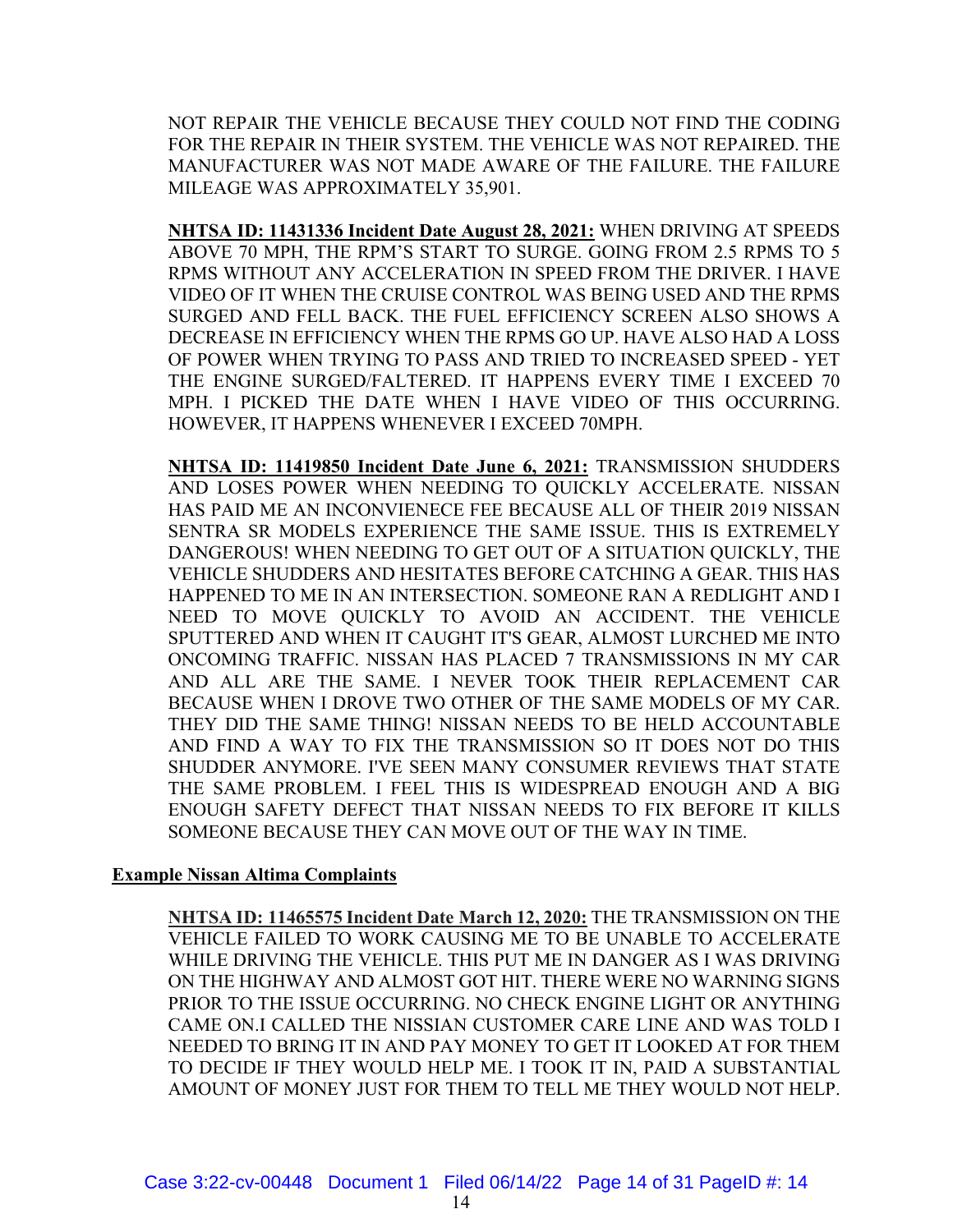MY CASE IS NOT AN ANOMALY. AFTER RESEARCHING ONLINE, THOUSANDS OF INDIVIDUALS ARE HAVING THE SAME ISSUE WITH THEIR NISSAN ALTIMA TRANSMISSIONS AFTER OWNING THE VEHICLES FOR ONLY A RELATIVELY SHORT PERIOD OF TIME. THIS IS DANGEROUS AND IRRESPONSIBLE FOR NISSIAN TO NOT TAKE RESPONSIBILITY FOR A CLEAR FLAW IN DESIGN THAT HAS PUT USERS OF THEIR VEHICLES AT RISK.

**NHTSA ID: 11463739 Incident Date May 7, 2022:** THIS INCIDENT HAPPENED MANY TIMES ON THE HIGHWAY AND NORMAL STREETS, WHEN I STEPPED ON THE PEDAL FOR GAS NOT RESPONDING, AND I NEEDED TO WAIT ALMOST 40 SECONDS, AND LOOKED LIKE I HAD LOST POWER, LIKE THE TRANSMISSION NOT WORKING CORRECTLY

**NHTSA ID: 11455193 Incident Date January 7, 2022:** I WAS IN THE MIDDLE OF AN INTERSECTION TURNING LEFT, AND THE CAR STALLED AND I WAS ALMOST HIT BY ONCOMING TRAFFIC. THE CAR HAS PROBLEMS ACCELERATING AND SHIFTING GEARS. IT WILL GET UP TO 4 RPM'S AND NOT SHIFT. THIS HAS HAPPENED SEVERAL TIMES, AND IS A SAFETY RISK . FORTUNATELY, I WAS NEVER HIT. NISSAN SAYS I NEED A NEED CVT TRANSMISSION. THERE'S A CLASS ACTION SUIT FILED FOR THIS MODEL AND THE CVT TRANSMISSION. HOWEVER, SINCE MY CAR IS 103, 000, NISSAN WILL NOT REPLACE UNLESS 85,000. THIS IS A MANUFACTURER DEFECT THAT NEEDS FIXED ASAP BEFORE SOMEONE GETS IN A TERRIBLE CRASH!

**NHTSA ID: 11440087 Incident Date November 9, 2021:** THE TRANSMISSION SEEMS TO BE GOING. CAR WILL NOT ACCELERATE ACCORDINGLY AND RANDOMLY SLOWS DOWN IN TRAFFIC. HOLDING THE ACCELERATOR TO THE FLOOR ON A SMALL INCLINE I COULD ONLY REACH 44MPH. I LIVE IN AN AREA THAT HAS NO SHOULDERS AND THIS COULD BE A VERY DANGEROUS SITUATION.

**NHTSA ID: 11434499 Incident Date September 27, 2021:** THE TRANSMISSION WITHOUT ANY ADVANCE ISSUE OR PROBLEM BEGAN TO SHIMMY AND SHAKE THE ENTIRE CAR . THE CAR SLOWED DOWN TO LESS THAN 10 MPH WHILE JERKING FORCEFULLY . THE CAR IS AND WAS SERVICED REGULARLY AT NISSAN IN MURFREESBORO TENNESSEE. THERE WAS NO WARNING. NISSAN WAS CALLED AND THEY PICKED UP CAR ON ROLL BACK. THEY SAID TRANSMISSION FAILED. THIS WAS AT MILEAGE LESS THAN 100,000 ACTUAL MILEAGE WAS 93,404. THE INVOICE NUMBER IS 6088347/1 DATED 5/16/20. THIS HAPPENED IN TRAFFIC AND IS A DEFINITE SAFETY ISSUE. NISSAN SHOULD NOT BE PERMITTED TO CONTINUE BUILDING AND SELLING THESE FAULTY C V T TRANSMISSIONS, CONTINUING TO PUT OUR LIFE'S IN JEOPARDY AND FINANCIALLY DEVASTATING US.

**NHTSA ID: 11433764 Incident Date September 6, 2021:** TRANSMISSION STOPPED WORKING WHILE DRIVING THE CAR, AT RELATIVELY LOW MILEAGE. NO WARNING LIGHTS. CAR WOULD JUST NO LONGER ACCELERATE.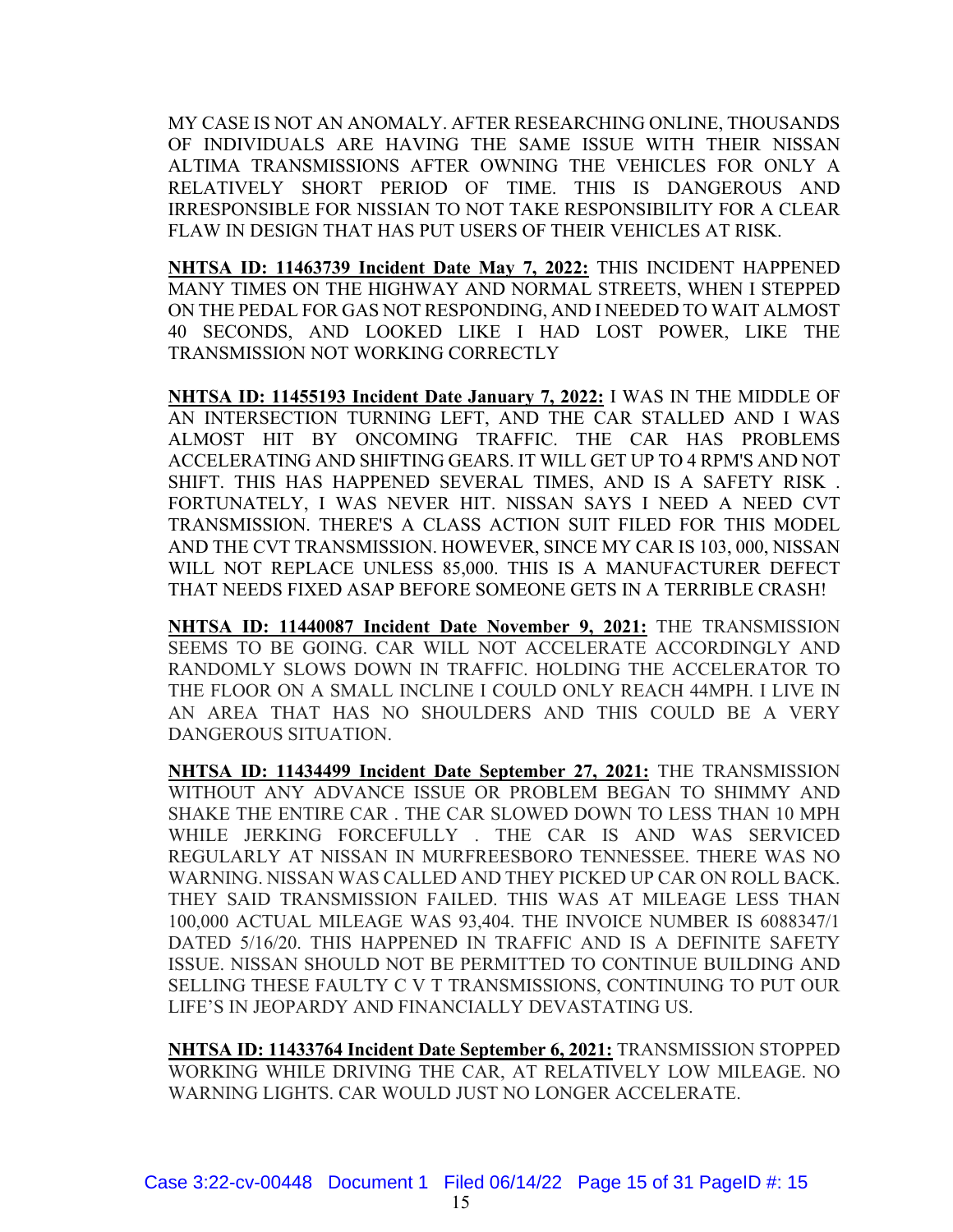**NHTSA ID: 11424862 Incident Date June 23, 2021:** MY 2017 ALTIMA SR IS AGAIN EXPERIENCING A DELAY WHEN ACCELERATING FROM A STOP. IT REVS UP TO ABOUT 3500-4000 RPM'S FOR A COUPLE OF SECONDS NO MATTER HOW FAR DOWN THE PEDAL IS. ONLY GETS UP TO ABOUT 20 MPH THOUGH. THEN IT WILL FINALLY GO. THERE IS NO CHECK ENGINE LIGHT AND NO CODES. IF I TURN THE CAR OFF, IT'S LIKE IT RESETS AND HAS MORE POWER AFTERWARDS. THIS HAPPENED 14 MONTHS AGO AS WELL. I HAD TO SERVICE THE TRANSMISSION AND IT WAS OK AFTER THAT. NOT EVEN 18,000 MILES LATER AND IT IS DOING IT AGAIN.

**NHTSA ID: 11413037 Incident Date April 20, 2021:** TL\* THE CONTACT OWNS A 2017 NISSAN ALTIMA. THE CONTACT STATED THAT WHILE THE VEHICLE WAS STOPPED AT A RED TRAFFIC LIGHT, THE VEHICLE STALLED AFTER THE ACCELERATOR PEDAL WAS DEPRESSED. THE CHECK ENGINE WARNING WAS LIGHT ILLUMINATED. THE VEHICLE WAS TOWED TO NISSAN OF MISSION HILLS (11000 SEPULVEDA BLVD, MISSION HILLS, CA 91345) TO BE DIAGNOSED. THE CONTACT WAS INFORMED THAT THE TRANSMISSION NEEDED TO BE REPLACED. THE SENSOR FOR THE BRAKE PADS WERE REPLACED HOWEVER, THE VEHICLE WAS NOT REPAIRED. THE MANUFACTURER WAS MADE AWARE OF THE FAILURE. THE APPROXIMATE FAILURE MILEAGE WAS 76,000.

**NHTSA ID: 11406970 Incident Date November 5, 2018:** CVT TRANSMISSION IS JERKING, STALLING, SHUDDERING, AND HESITATING WHILE DRIVING. CAR ONLY HAS 65K MILES. ISSUE HAS BEEN HAPPENING RANDOMLY FOR ABOUT A WEEK. I DO NOT FEEL COMFORTABLE DRIVING IN THE CAR ANYMORE BECAUSE I FEEL THAT THIS MALFUNCTION CAN EVENTUALLY CAUSE AN ACCIDENT.

**NHTSA ID: 11388775 Incident Date November 7, 2020:** WHEN I WAS DRIVING MY CAR AND STOPPING AT A TRAFFIC LIGHT AND WHEN I WOULD START TO DRIVE AGAIN THE CAR AT TIMES HAS A PROBLEM WITH ACCELERATION AND ALL OF SUDDENLY THE CHECK ENGINE LIGHT CAME ON I SCANNED THE ENGINE CODE AND IT SHOWED A PO 776 TRANSMISSION PRESSURE CONTROL SOLENOID B PERFORMANCE OR STUCK OFF THE CAR WOULD NOT MOVE BUT WHEN I TURNED IT OFF AFTER 10 MINUTES REST THE CAR WILL START TO DRIVE AGAIN BUT WITH VERY SLOW ACCELERATION AND THE RPM WAS VERY HIGH WHEN THE CAR WAS ONLY MOVING AT 20 MPH, MY UNDERSTANDING IS THAT THIS HAPPENS TO A LOT OF THE CARS OWNERS BUT THESE NISSAN CARS NISSAN SHOULD FIX THE PROBLEMS WITH THE TRANSMISSION THEY BUILT KNOW FULL WELL THAT THESE TRANSMISSIONS ARE NO GOOD ,CURRENTLY THERE'S NO RECALLS ON THE 2017 NISSAN ALTIMA SV WITH THIS ISSUE I WILL NEVER BUY ANOTHER NISSAN AGAIN TILL THEY FIX THE TRANSMISSION PROBLEMS COSTING THE CUSTOMERS MONEY AND NOT FIXING THE PROBLEMS WITH THEIR BAD TRANSMISSION THAT THEY KNOW ABOUT SHAME ON NISSAN THE TRASH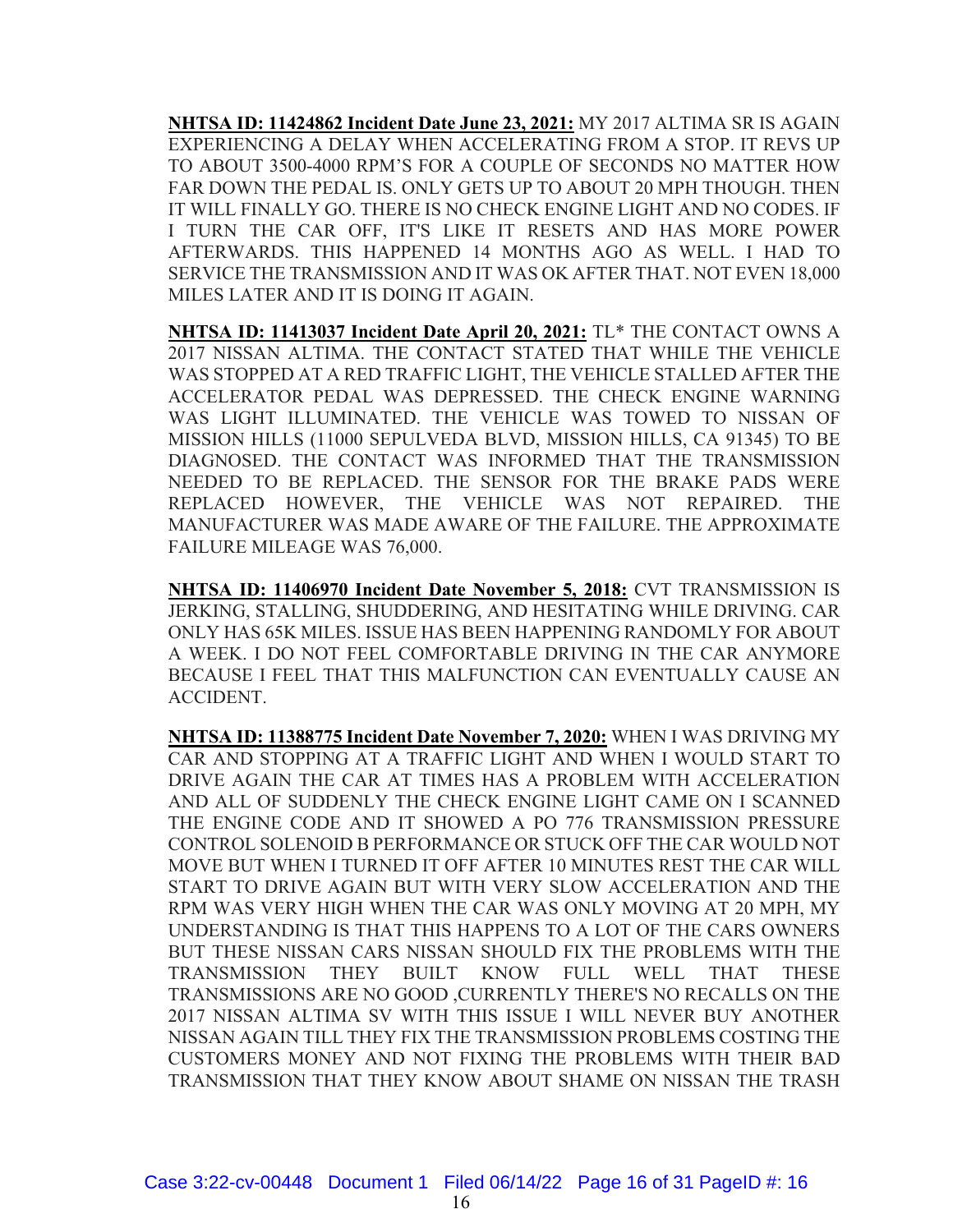VEHICLES OF THE CENTURY ONLY GOOD FOR A SHORT TIME THEN IT JUNK AFTERWARDS

**NHTSA ID: 11388338 Incident Date January 10, 2021:** MY 2017 ALTIMA HAD BEEN JERKING, ALMOST FELT LIKE THE TRANSMISSION WAS SLIPPING. THIS WOULD OCCUR AT RANDOM ACCELERATION CAUSING THE VEHICLE TO STALL FOR BRIEF SECONDS BEFORE IT WOULD ACTUALLY ACCELERATE. ON TOP OF THAT VEHICLE HAS NOW STARTED A LOUD WINING SOUND THAT GETS LOUDER WHEN TRYING TO ACCELERATE. THE CAR WILL NOT MOVE FOR SEVERAL SECONDS AND THEN GRADUALLY IT WILL BEGIN TO TAKE OFF. THIS HAPPENS AT EVERY STOP OR SLOW DOWN MADE. MY CRUISE CONTROL NO LONGER WORKS EITHER. SEVERAL TIMES IN THE PAST I HAD ISSUES WITH THE VEHICLE NOT WANTING TO SHIFT OUT OF FIRST GEAR. SINCE THEN THIS IS WHAT HAS OCCURED. AT THIS POINT I CAN NO LONGER DRIVE THE VEHICLE DUE TO NO ACCELERATION AND IM AFRAID THAT I MIGHT CAUSE AN ACCIDENT DUE TO EXTREMELY SLOW IF NOT ANY TAKE OFF FROM ANY STOP. I AM VERY UPSET OVER THIS ISSUE CONSIDERING EVERYTHING I HAVE READ UP ON ALL LEADS BACK TO THE CVT TRANSMISSION PROBLEMS FROM SEVERAL OTHER OWNERS, AND THE FACT THAT SEVERAL RECALLS HAVE BEEN MADE DUE TO THIS, BUT FOR SOME REASON NOT THE 2017 ALTIMA? IT IS APPARENT TO ME THAT THIS YEAR HAS ALSO BEEN AFFECTED. I AM A SINGLE MOTHER AND CAN'T AFFORD ANOTHER EXSPINCE AT THIS TIME ESPECIALLY SINCE I LOST MY JOB DUE TO COVID-19. NOW I AM UNEMPLOYED AND CANT DRIVE MY CAR DUE TO TRANSMISSION PROBLEMS THAT OBVIOUSLY SEEMS TO BE A REACCURING PROBLEM FOR NISSANS WITH THE CVT TRANSMISSIONS.

37. Although Defendants were aware of the widespread nature of the CVT Defect in the Class Vehicles, and the grave safety risk posed by it, Defendants took no steps to notify customers of the CVT Defect or to provide them with any relief.

38. Customers have reported the CVT Defect in the Class Vehicles to Defendants directly and through its dealers. As a result of these reports and its own internal testing, among other things, Defendants were fully aware of the CVT Defect contained in the Class Vehicles throughout the Class Period. Nevertheless, Defendants actively concealed the existence and nature of the CVT Defect from Plaintiffs and the other Class Members at the time of purchase or repair and thereafter. Specifically, Defendants: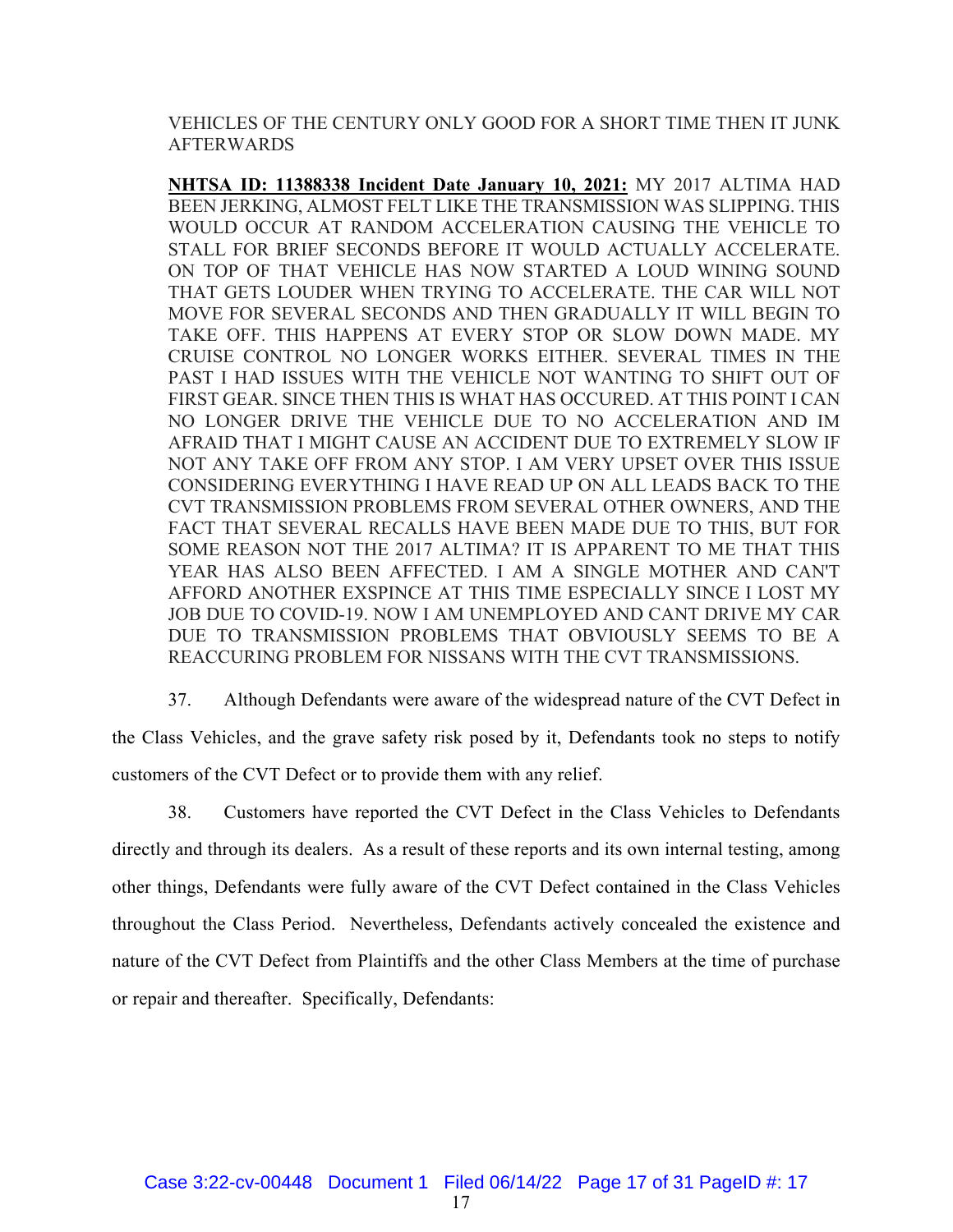- a. failed to disclose and/or actively concealed, at and after the time of purchase or repair, any and all known material defects or material nonconformities of the Class Vehicles, including the CVT Defect;
- b. failed to disclose and/or actively concealed, at and after the time of purchase or repair, that the Class Vehicles and their CVTs were not in good working order, were defective, and were not fit for their intended purpose; and
- c. failed to disclose and/or actively concealed, at and after the time of purchase or repair, the fact that the Class Vehicles and their CVTs were defective, despite the fact that Defendants learned of such defects as early as 2013, if not before.

39. Defendants have deprived Class Members of the benefit of their bargain, exposed them all to a dangerous safety Defect, and caused them to expend money at its dealerships or other third-party repair facilities and/or take other remedial measures related to the CVT Defect contained in the Class Vehicles.

40. Defendants have not recalled the Class Vehicles to repair the CVT Defect, has not offered to its customers a suitable repair or replacement of parts related to the CVT Defect free of charge, and has not offered to reimburse Class Vehicle owners and leaseholders who incurred costs for repairs related to the CVT Defect.

41. Class Members have not received the value for which they bargained when they purchased or leased the Class Vehicles.

42. As a result of the CVT Defect, the value of the Class Vehicles has diminished, including without limitation the resale value of the Class Vehicles. Reasonable consumers, like Plaintiffs, expect and assume that a vehicle's CVT is not defective and will not place vehicle occupants at an increased risk of an accident. Plaintiffs and Class Members further expect and assume that Defendants will not sell or lease vehicles with known safety defects, such as the CVT Defect, and will disclose any such defect to its customers prior to selling or leasing the vehicle, or offer a suitable repair. They do not expect that Defendants would fail to disclose the CVT Defect to them, and continually deny the defect.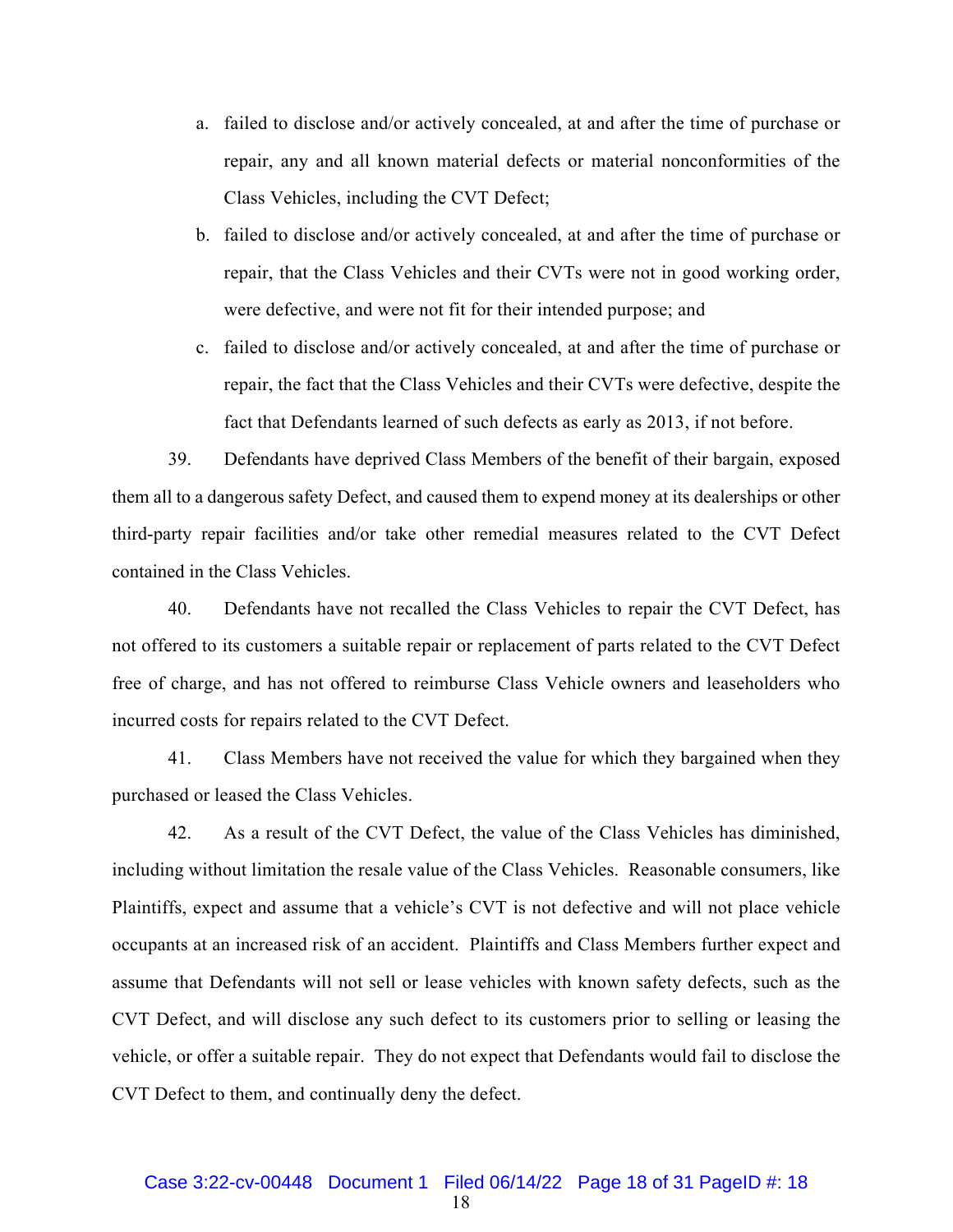#### **VII. TOLLING OF THE STATUTE OF LIMITATIONS**

43. Plaintiffs and the other Class Members were not reasonably able to discover the CVT Defect, despite their exercise of due diligence.

44. Despite their due diligence, Plaintiffs and the other Class Members could not reasonably have been expected to learn or discover that they were deceived and that material information concerning the Class Vehicles and their continuously variable transmission was concealed from them.

45. In addition, even after Class Members contacted Nissan and/or its authorized agents for vehicle repairs concerning the defective nature of the Class Vehicles and their continuously variable transmissions, they were routinely told by Nissan and/or through their authorized agents for vehicle repairs that the Class Vehicles are not defective.

46. Hence, any applicable statute of limitation, if any, has been tolled by Nissan's knowledge, active concealment, and denial of the facts alleged herein. Nissan is further estopped from relying on any statute of limitation because of its concealment of the defective nature of the Class Vehicles and their continuously variable transmissions.

## **VIII. CLASS ACTION ALLEGATIONS**

47. Plaintiffs bring this lawsuit as a class action on behalf of themselves and all others similarly situated as members of the proposed Class pursuant to Federal Rules of Civil Procedure  $23(a)$ ,  $(b)(2)$ , and/or  $(b)(3)$ . This action satisfies the numerosity, commonality, typicality, adequacy, predominance and superiority requirements of those provisions.

48. The Class is defined as:

All individuals who purchased or leased any 2017-2018 Model Year Nissan Altima, 2018-2019 Model Year Nissan Sentra or 2018-2019 Nissan Versa and Versa Note vehicle equipped with a CVT in the United States or its Territories.

49. Excluded from the Classes is: (1) Defendants, any entity or division in which Defendants have a controlling interest, and its legal representatives, officers, directors, assigns, and successors; (2) the Judge to whom this case is assigned and the Judge's staff; and (3) those

#### Case 3:22-cv-00448 Document 1 Filed 06/14/22 Page 19 of 31 PageID #: 19

19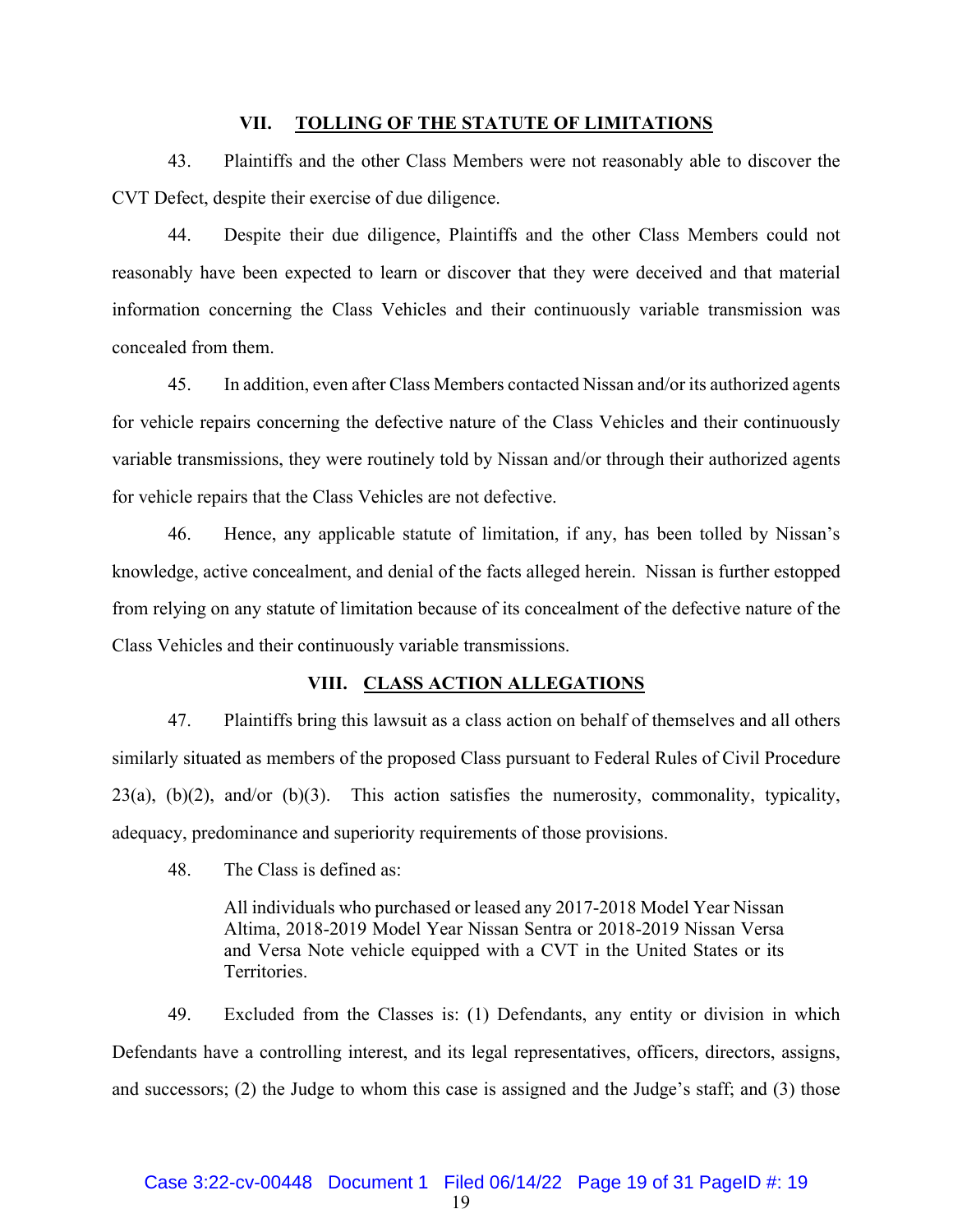persons who have suffered personal injuries as a result of the facts alleged herein. Plaintiffs reserve the right to amend the Class definitions, and to add subclasses, if discovery and further investigation reveal that the Class should be expanded or otherwise modified.

50. **Numerosity:** Although the exact number of Class Members is uncertain and can only be ascertained through appropriate discovery, the number is great enough such that joinder is impracticable. The disposition of the claims of these Class Members in a single action will provide substantial benefits to all parties and to the Court. The Class Members are readily identifiable from, *inter alia*, information and records in Defendants' possession, custody, or control.

51. **Typicality:** The claims of the representative Plaintiffs are typical of the claims of the Classes in that the representative Plaintiffs, like all Class Members, paid for a Class Vehicle designed, manufactured, and distributed by Defendants which is subject to the CVT Defect. The representative Plaintiffs, like all Class Members, have been damaged by Defendants' misconduct in that he has incurred or will incur the cost of repairing or replacing his malfunctioning continuously variable transmission and related parts as a result of the CVT Defect. Further, the factual bases of Defendants' misconduct are common to all Class Members and represent a common thread of fraudulent, deliberate, and/or grossly negligent misconduct resulting in injury to all Class Members.

52. **Commonality:** There are numerous questions of law and fact common to Plaintiffs and the Classes that predominate over any question affecting only individual Class Members. These common legal and factual questions include the following:

- a. whether the Class Vehicles suffer from the CVT Defect;
- b. whether the CVT Defect constitutes an unreasonable safety hazard;
- c. whether Defendant knows about the CVT Defect and, if so, how long Defendant has known of the Defect;
- d. whether the defective nature of the Class Vehicles' CVT constitutes a material fact;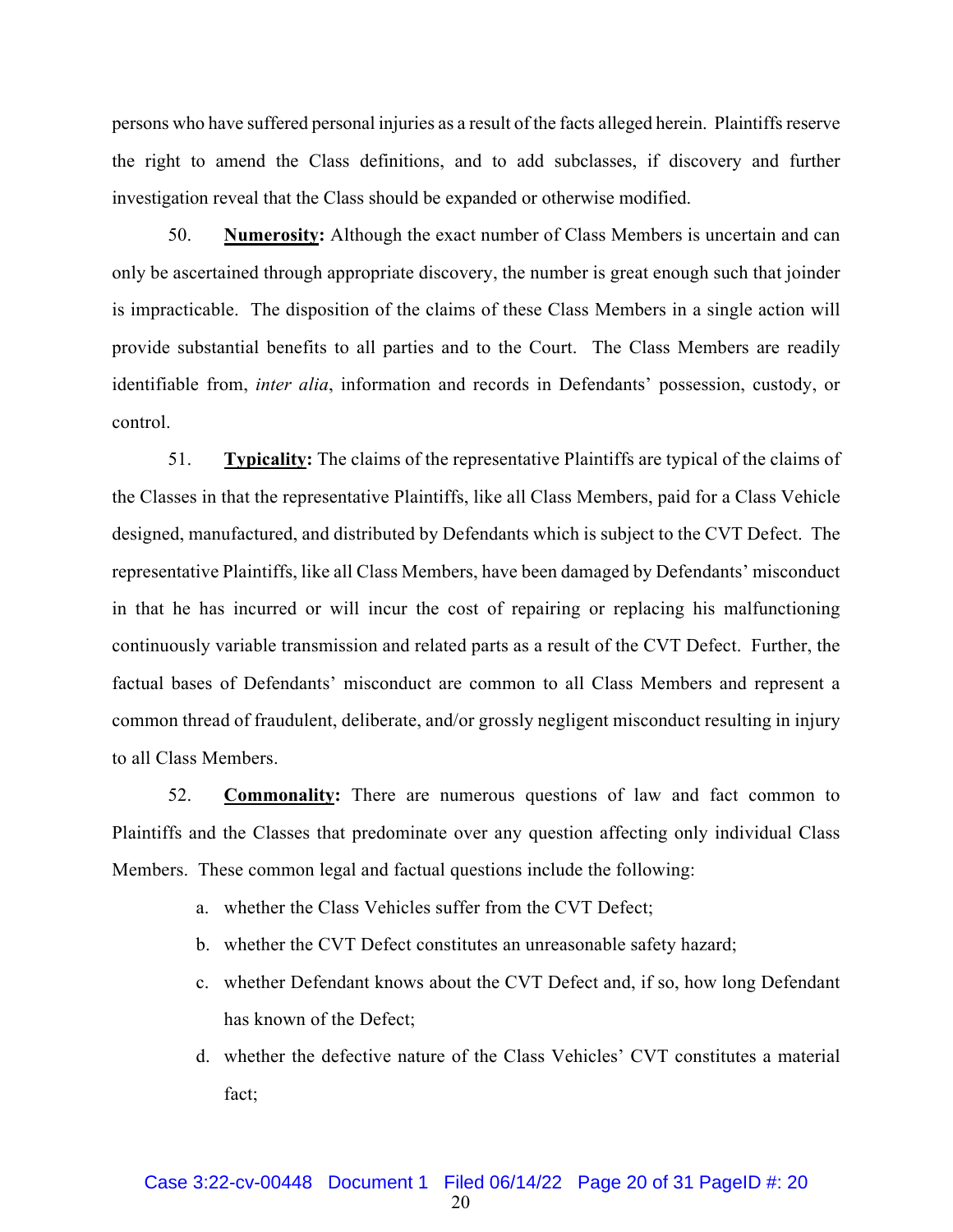- e. whether Defendant had and has a duty to disclose the defective nature of the Class Vehicles' CVT to Plaintiffs and the other Class Members;
- f. whether Plaintiffs and the other Class Members are entitled to equitable relief, including, but not limited to, a preliminary and/or permanent injunction;
- g. whether Defendant knew or reasonably should have known of the CVT Defect contained in the Class Vehicles before it sold or leased them to Class Members; and
- h. whether Defendants are liable for the consumer protection, common law and warranty claims asserted in the twenty-eight causes of action set forth below.

53. **Adequate Representation:** Plaintiffs will fairly and adequately protect the interests of the Class Members. Plaintiffs have retained attorneys experienced in the prosecution of class actions, including consumer and product defect class actions, and Plaintiffs intend to prosecute this action vigorously.

54. **Predominance and Superiority**: Plaintiffs and the Class Members have all suffered and will continue to suffer harm and damages as a result of Defendant's unlawful and wrongful conduct. A class action is superior to other available methods for the fair and efficient adjudication of the controversy. Absent a class action, most Class Members would likely find the cost of litigating their claims prohibitively high and would therefore have no effective remedy at law. Because of the relatively small size of the individual Class Members' claims, it is likely that only a few Class Members could afford to seek legal redress for Defendants' misconduct. Absent a class action, Class Members will continue to incur damages, and Defendants' misconduct will continue without remedy. Class treatment of common questions of law and fact would also be a superior method to multiple individual actions or piecemeal litigation in that class treatment will conserve the resources of the courts and the litigants and will promote consistency and efficiency of adjudication.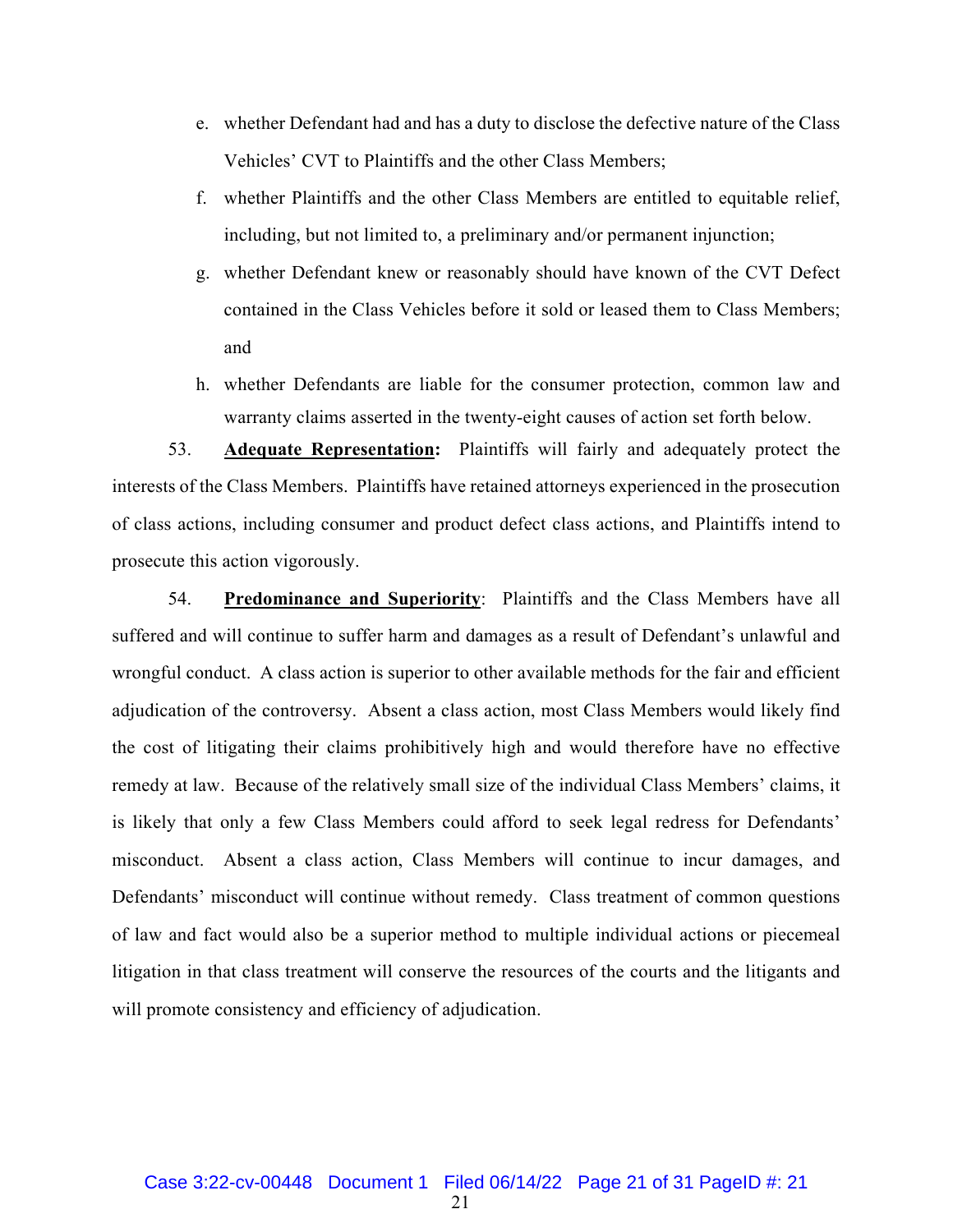#### **FIRST CAUSE OF ACTION**

(Violation of the Tennessee Consumer Protection Act, Tenn. Code Ann. §§ 47-18-101, *et. seq*, ("Tennessee CPA"), on behalf of the Class)

55. Plaintiffs incorporate by reference the allegations contained in the preceding paragraphs of this Complaint.

56. Plaintiff Ashle Wilson brings this cause of action on behalf of herself and on behalf of the members of the Class.

57. Plaintiff is a "natural person" and "consumer" within the meaning of Tenn. Code Ann. § 47-18-103(2).

58. Defendants are "person(s)" within the meaning of Tenn. Code. Ann. § 47-18- 103(2).

59. Defendants' conduct described herein affected "trade," or "commerce" or "consumer transactions" within the meaning of Tenn. Code. Ann. § 47-18-103(19).

60. By failing to disclose and concealing the defective nature of the Class Vehicles' continuously variable transmission from Plaintiffs and prospective Class Members, Defendants violated the Tennessee Consumer Protection Act by: (1) "Representing that goods or services have … characteristic, [or] … benefits …. that they do not have ….;" (2) "Representing that goods or services are of a particular standard, quality or grade ... if they are of another;" and (3) "Advertising goods or services with intent not to sell them as advertised." Tenn. Code. Ann. § 47- 18-104.

61. Defendants' unfair and deceptive acts or practices occurred repeatedly in Defendants' trade or business, were capable of deceiving a substantial portion of the purchasing public, and imposed a serious safety risk on the public.

62. Defendants knew that the Class Vehicles' continuously variable transmissions suffered from an inherent defect, were defectively designed or manufactured, would fail prematurely, and were not suitable for their intended use.

22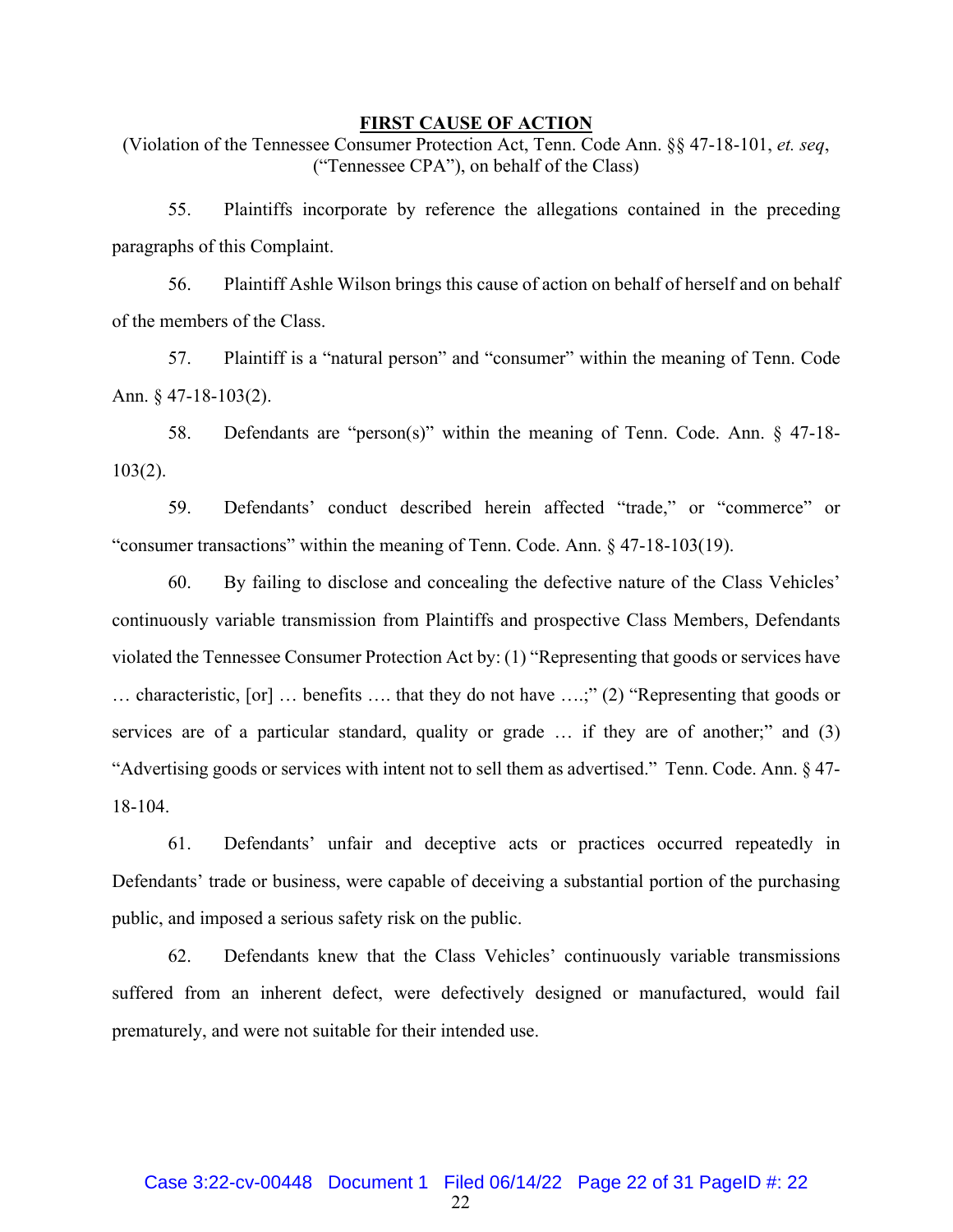63. Defendants were under a duty to Plaintiff and the Class Members to disclose the defective nature of the Class Vehicles' continuously variable transmissions and/or the associated repair costs because:

- a. Defendants were in a superior position to know the true state of facts about the safety defect contained in the Class Vehicles' continuously variable transmissions;
- b. Plaintiff and the Class Members could not reasonably have been expected to learn or discover that their continuously variable transmissions have a dangerous safety defect until after they purchased the Class Vehicles; and
- c. Defendants knew that Plaintiff and the Class Members could not reasonably have been expected to learn about or discover the CVT Defect.

64. By failing to disclose the CVT Defect, Defendants knowingly and intentionally concealed material facts and breached its duty not to do so.

65. The facts concealed or not disclosed by Defendants to Plaintiff and the other Class Members are material because a reasonable consumer would have considered them to be important in deciding whether or not to purchase the Class Vehicles, or to pay less for them. Had Plaintiff and other Class Members known that the Class Vehicles' continuously variable transmissions were defective, they would not have purchased the Class Vehicles or would have paid less for them.

66. Plaintiff and the other Class Members are reasonable consumers who do not expect that their vehicles will suffer from a CVT Defect. That is the reasonable and objective consumer expectation for vehicles and their continuously variable transmissions.

67. As a result of Defendants' misconduct, Plaintiff and the other Class Members have been harmed and have suffered actual damages in that the Class Vehicles and their continuously variable transmissions are defective and require repairs or replacement.

68. As a direct and proximate result of Defendants' unfair or deceptive acts or practices, Plaintiff has suffered and will continue to suffer actual damages.

23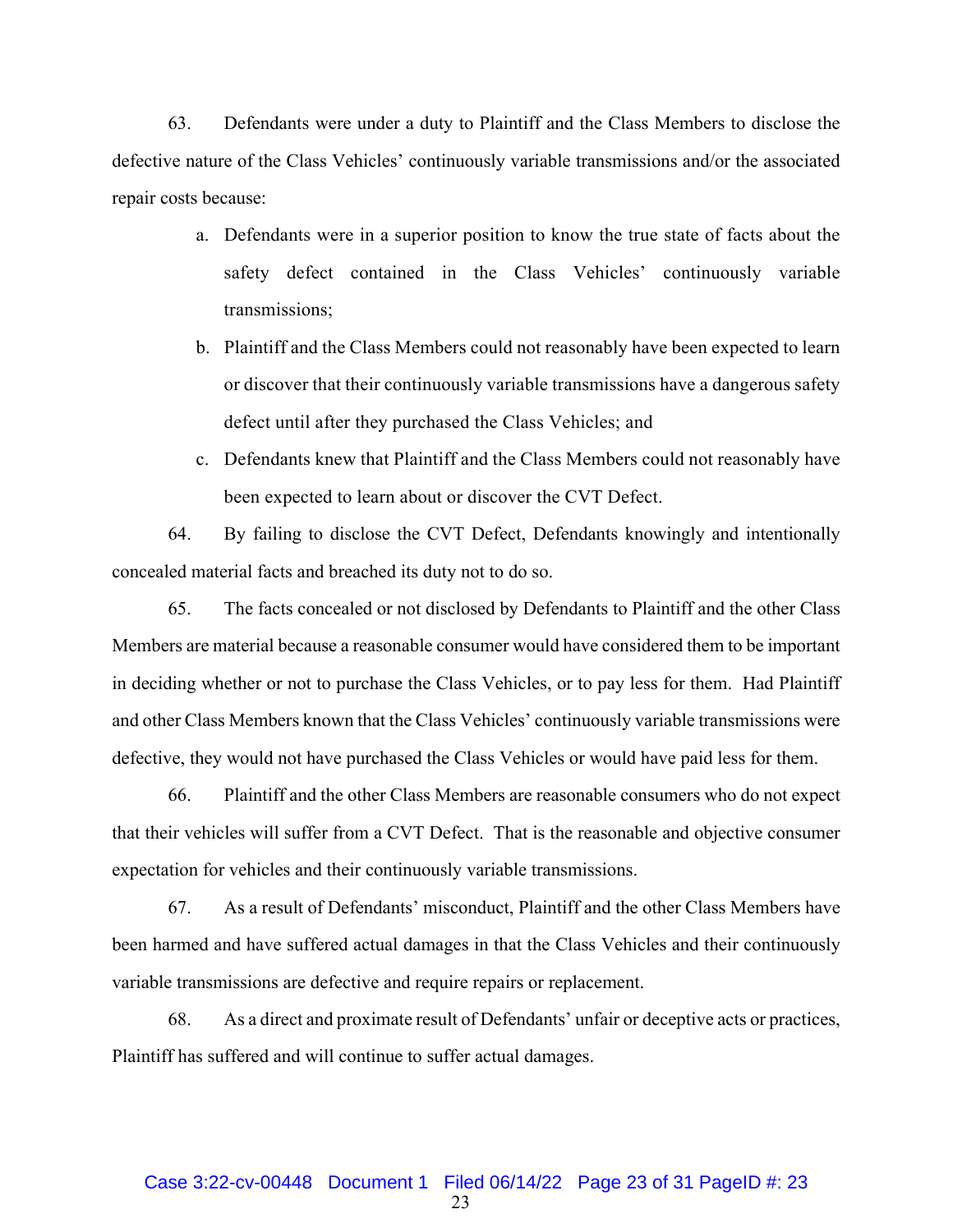69. Accordingly, Plaintiff seeks actual damages, restitution, statutory and punitive damages, attorneys' fees and costs, and any other relief that the Court deems proper under Tenn. Code. Ann. § 47-18-109(a), *et seq*, due to Defendants' failure to rectify or agree to adequately rectify its violations as detailed above.

#### **SECOND CAUSE OF ACTION**

(Breach of Implied Warranty, Tenn. Code. Ann. § 47-2-314 *et. seq*., on behalf of the Class)

70. Plaintiffs incorporate by reference the allegations contained in the preceding paragraphs of this Complaint.

71. Plaintiff Alshe Wilson brings this cause of action on behalf of herself and the members of the Class and, in the alternative.

72. Defendants are merchants with respect to motor vehicles.

73. Defendants provided Plaintiff and Class Members with an implied warranty that the Class Vehicles and any parts thereof were merchantable and fit for the ordinary purposes for which they were sold. This implied warranty included, among other things: (i) a warranty that the Class Vehicles' transmission designed, manufactured, supplied, distributed, and/or sold by Defendants were safe and reliable for providing transportation; and (ii) a warranty that the Class Vehicles' transmission would be fit for their intended use while the Class Vehicles were being operated.

74. Contrary to the applicable implied warranties, the Class Vehicles, at the time of sale and thereafter, were not fit for their ordinary and intended purpose of providing Plaintiff and the other Class Members with reliable, durable, and safe transportation. Instead, the Class Vehicles are defective, as described more fully above,

75. Defendants were on notice of the CVT Defect as discussed more fully above.

76. As a direct and proximate result of Defendants' breach of the implied warranty of merchantability, Plaintiff has been damaged in an amount to be proven at trial.

#### **THIRD CAUSE OF ACTION**

(Violation of the Louisiana Unfair Trade Practices Act, La. Stat. Ann. § 51:1401 *et seq.*, on behalf of the Class)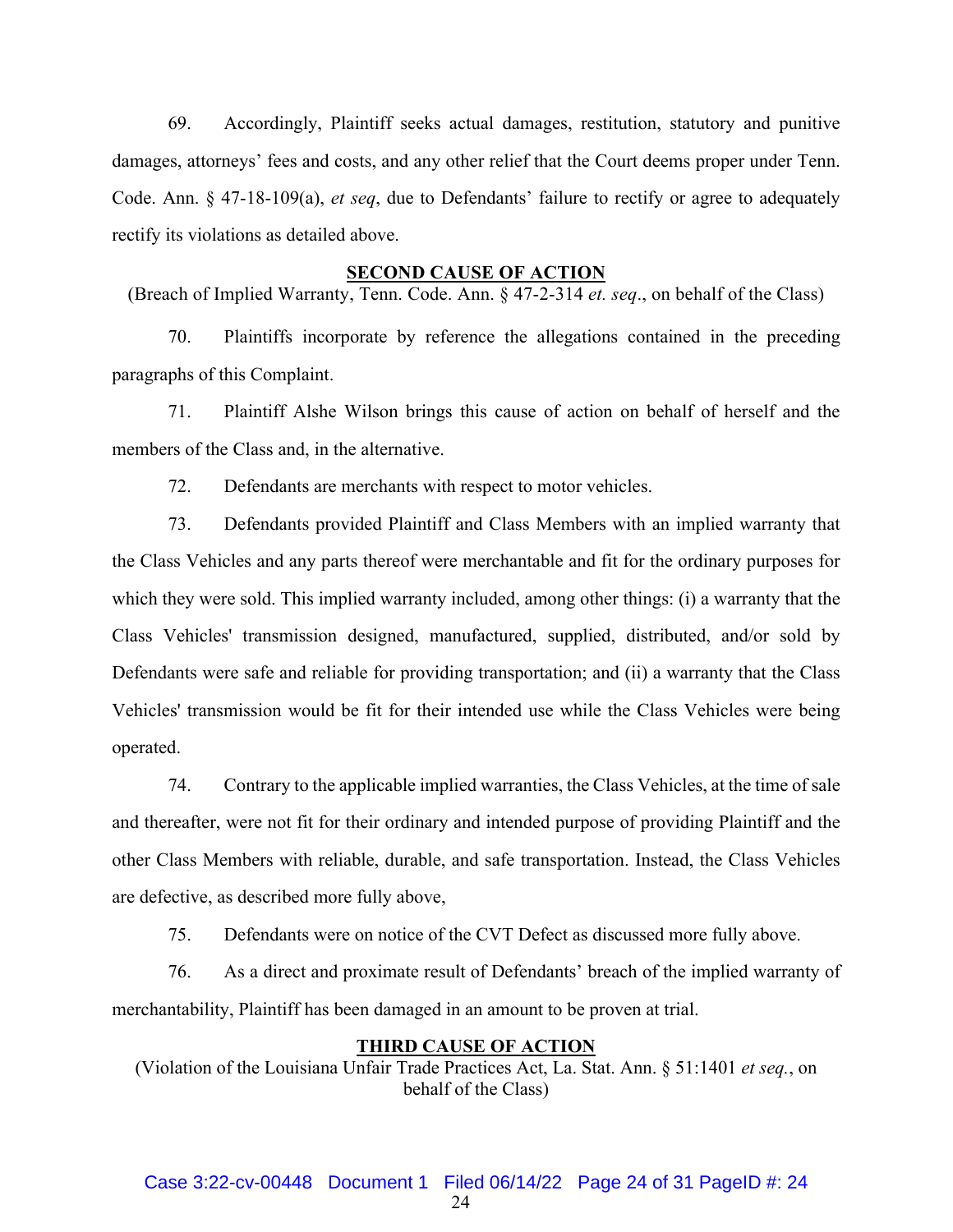77. Plaintiffs hereby incorporate by reference the allegations contained in the preceding paragraphs of this Complaint.

78. Plaintiff Sherrell Moses brings this cause of action on behalf of herself and members of the Class.

79. By failing to disclose and concealing the defective nature of the Class Vehicles' continuously variable transmission from Plaintiffs and prospective Class Members, Defendants violated the Louisiana Unfair Trade Practices Act.

80. Defendants knew that the Class Vehicles' continuously variable transmissions suffered from an inherent defect, were defectively designed or manufactured, would fail prematurely, and were not suitable for their intended use.

81. Defendants were under a duty to Plaintiff and the Class Members to disclose the defective nature of the Class Vehicles' continuously variable transmissions and/or the associated repair costs because:

- a. Defendants were in a superior position to know the true state of facts about the safety defect contained in the Class Vehicles' continuously variable transmissions;
- b. Plaintiff and the Class Members could not reasonably have been expected to learn or discover that their continuously variable transmissions have a dangerous safety defect until after they purchased the Class Vehicles; and
- c. Defendants knew that Plaintiff and the Class Members could not reasonably have been expected to learn about or discover the CVT Defect.

82. By failing to disclose the CVT Defect, Defendants knowingly and intentionally concealed material facts and breached its duty not to do so.

83. The facts concealed or not disclosed by Defendants to Plaintiff and the other Class Members are material because a reasonable consumer would have considered them to be important in deciding whether or not to purchase the Class Vehicles, or to pay less for them. Had Plaintiff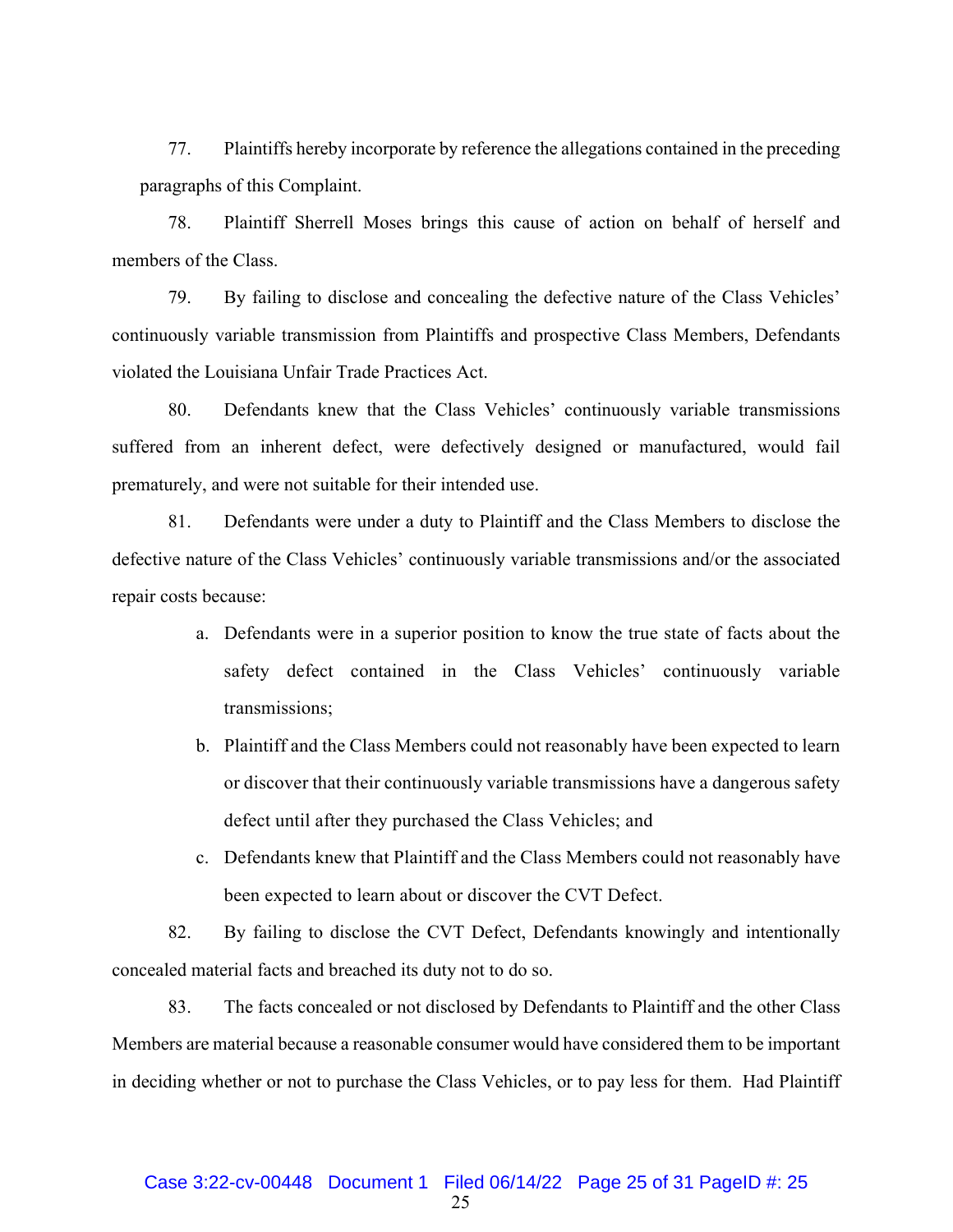and other Class Members known that the Class Vehicles' continuously variable transmissions were defective, they would not have purchased the Class Vehicles or would have paid less for them.

84. Plaintiff and the other Class Members are reasonable consumers who do not expect that their vehicles will suffer from a CVT Defect. That is the reasonable and objective consumer expectation for vehicles and their continuously variable transmissions.

85. As a result of Defendants' misconduct, Plaintiff and the other Class Members have been harmed and have suffered actual damages in that the Class Vehicles and their continuously variable transmissions are defective and require repairs or replacement.

86. As a direct and proximate result of Defendants' unfair or deceptive acts or practices, Plaintiff has suffered and will continue to suffer actual damages.

#### **FOURTH CAUSE OF ACTION**

(Breach of Implied Warranty Under the Magnuson-Moss Warranty Act, 15 U.S.C. § 2301 *et seq.*, on behalf of the Class)

87. Plaintiffs hereby incorporate by reference the allegations contained in the preceding paragraphs of this Complaint.

88. Plaintiffs Sherrell Moses and Ashle Wilson bring this cause of action on behalf of themselves and members of the Class.

89. Plaintiffs and Class Members are "consumers" within the meaning of the Magnuson-Moss Warranty Act, 15 U.S.C. § 2301(3).

90. Defendants are "supplier(s)" and "warrantor(s)" within the meaning of 15 U.S.C.  $\S$ § 2301(4)-(5).

91. The Class Vehicles are "consumer products" within the meaning of 15 U.S.C. §  $2301(1)$ .

92. Defendants' implied warranty is an "implied warranty" within the meaning of 15 U.S.C. § 2301(7).

93. Defendants breached the implied warranty by virtue of the above-described acts.

94. Plaintiffs and the other Class Members notified Defendants of the breach within a reasonable time and/or were not required to do so. Defendants were also on notice of the CVT

## Case 3:22-cv-00448 Document 1 Filed 06/14/22 Page 26 of 31 PageID #: 26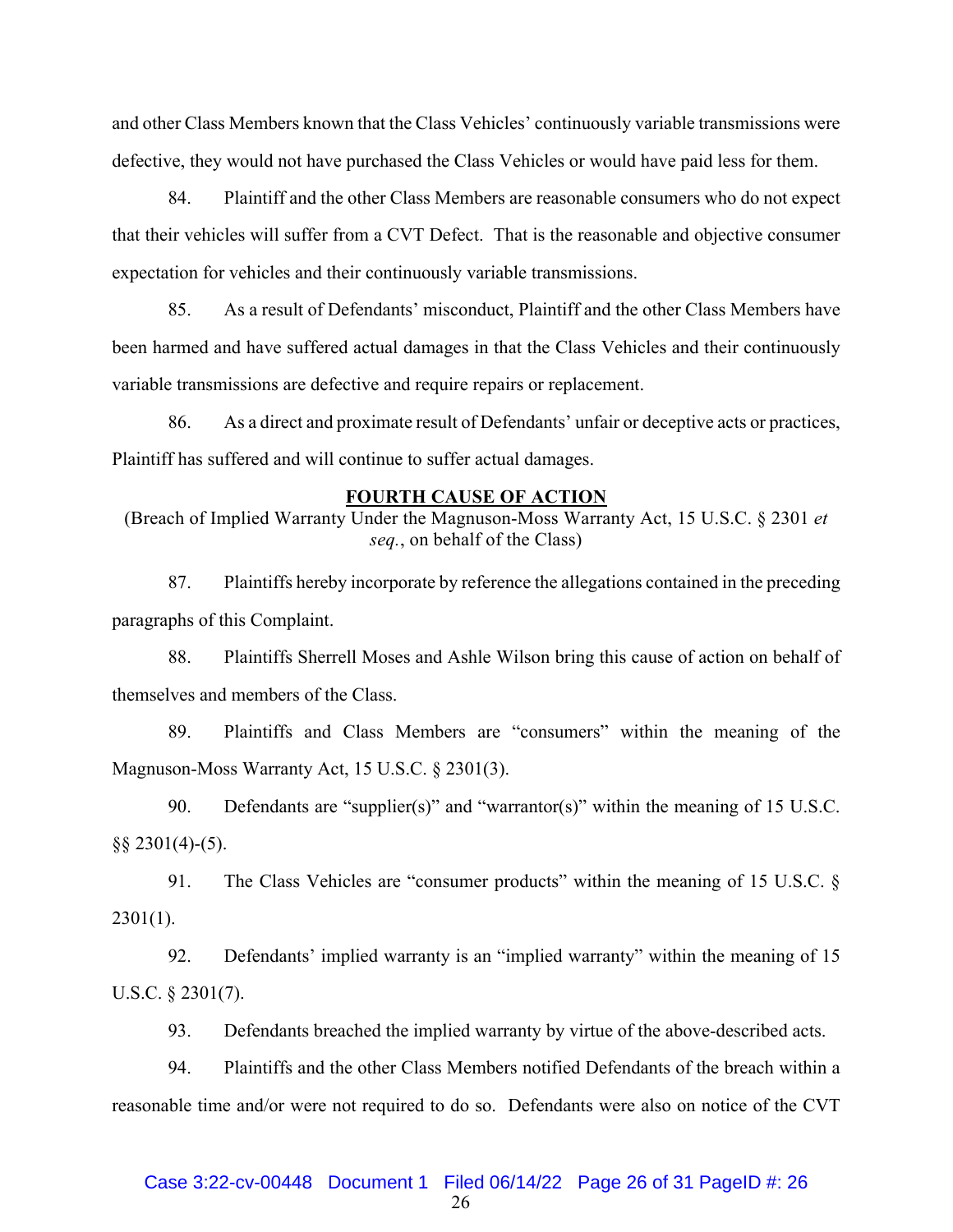Defect from, among other sources, the complaints and service requests it received from Class Members and its dealers.

95. Defendants' breach of the implied warranty deprived Plaintiffs and Class Members of the benefits of their bargains.

96. As a direct and proximate result of Defendants' breach of the implied and express warranties, Plaintiffs and the other Class Members sustained damages and other losses in an amount to be determined at trial. Defendants' conduct damaged Plaintiffs and the other Class Members, who are entitled to recover actual damages, consequential damages, specific performance, diminution in value, and costs, including statutory attorney fees and/or other relief as appropriate.

#### **FIFTH CAUSE OF ACTION**

(Fraudulent Omission behalf of the Class)

97. Plaintiffs incorporate by reference the allegations contained in the preceding paragraphs of this Complaint.

98. Plaintiffs bring this cause of action on behalf of themselves and on behalf of the members of the Class.

99. Defendants knew that the Class Vehicles' suffered from an inherent defect, were defectively designed and/or manufactured and were not suitable for their intended use.

100. Defendants concealed from and failed to disclose to Plaintiffs and Class Members the defective nature of the Class Vehicles and their CVTs.

101. Defendants were under a duty to Plaintiffs and Class Members to disclose the defective nature of the Class Vehicles' CVTs because:

- a. Defendants were in a superior position to know the true state of facts about the safety defect in the Class Vehicles' CVTs;
- b. Plaintiffs and the Class Members could not reasonably have been expected to learn or discover that their CVTs have a dangerous safety defect until after they purchased or leased the Class Vehicles;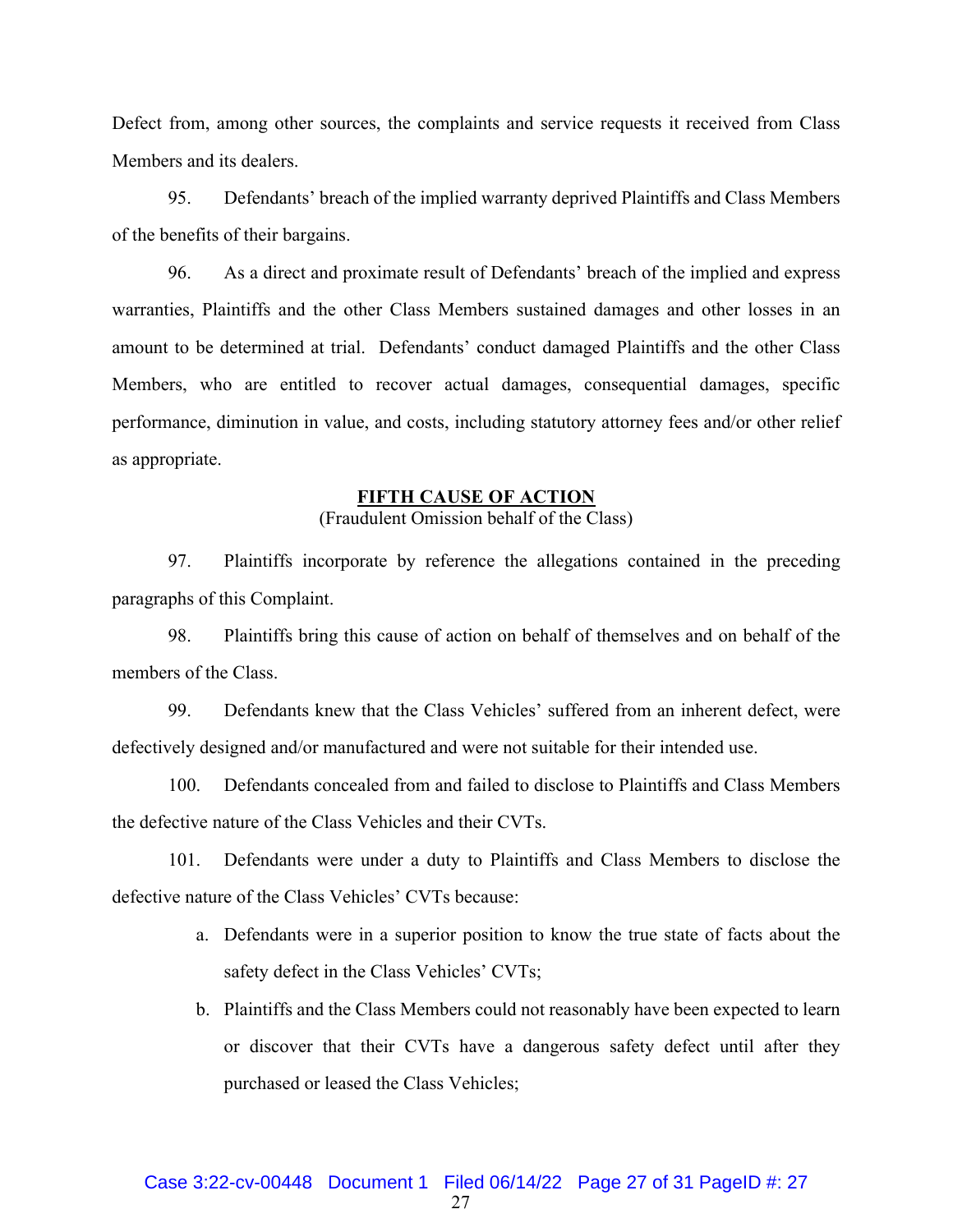- c. Defendants knew that Plaintiffs and the Class Members could not reasonably have been expected to learn about or discover the CVT prior to purchase or lease; and
- d. Defendants actively concealed the defective nature of the Class Vehicles' CVTs from Plaintiffs and Class Members at the time of sale and thereafter.

102. The facts concealed or not disclosed by Defendants to Plaintiffs and the other Class Members are material in that a reasonable person would have considered them to be important in deciding whether to purchase or lease Defendants' Class Vehicles or pay a lesser price for them. Had Plaintiffs and Class Members known about the defective nature of the Class Vehicles' CVTs, they would not have purchased or leased them, or would have paid less for them.

103. Defendants concealed or failed to disclose the true nature of the design and/or manufacturing defects contained in the Class Vehicles' CVTs in order to induce Plaintiffs and Class Members to act thereon. Plaintiffs and the other Class Members justifiably relied on Defendants' omissions to their detriment. This detriment is evident from Plaintiffs' and Class Members' purchase or lease of Defendants' defective Class Vehicles.

104. Defendants continued to conceal the defective nature of the Class Vehicles' transmissions even after Class Members began to report the problems. Indeed, Defendants continue to cover up and conceal the true nature of the problem today.

105. As a direct and proximate result of Defendants' misconduct, Plaintiffs and Class Members have suffered and will continue to suffer actual damages.

## **SIXTH CAUSE OF ACTION**  (Unjust Enrichment on behalf of the Class)

106. Plaintiffs incorporate by reference the allegations contained in the preceding paragraphs of this Complaint.

107. Plaintiffs bring this cause of action on behalf of themselves and the members of the Class

108. As a result of their wrongful and fraudulent acts and omissions, as set forth above, pertaining to the CVT Defect in their vehicles and the concealment of the Defect, Defendants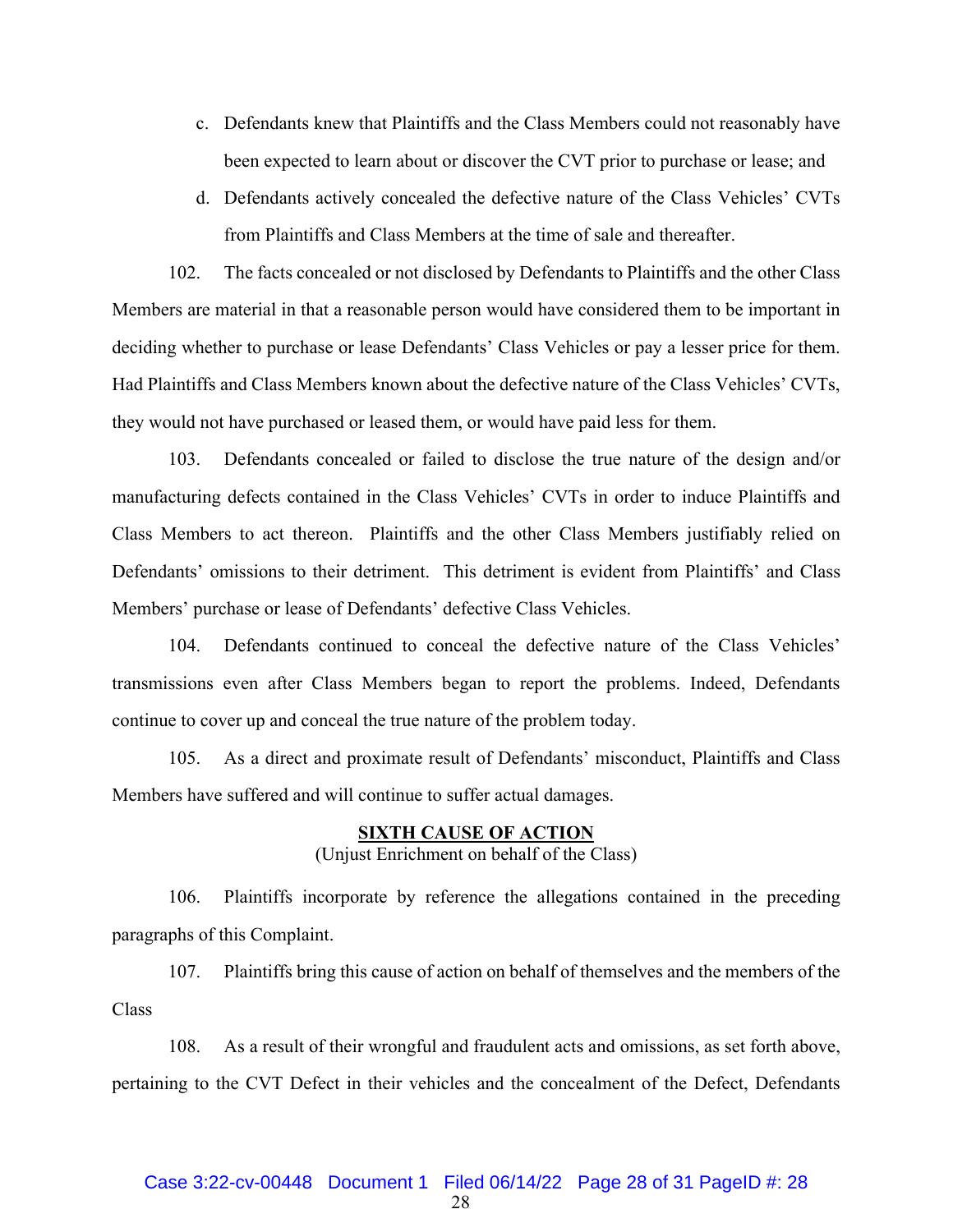charged a higher price for the Class Vehicles than the vehicles' true value and Defendants obtained monies which rightfully belong to Plaintiffs and other Class Members. It would be inequitable and unjust for Defendants to be unjustly enriched in this manner. Plaintiffs seek the return of these ill-gotten gains.

## **RELIEF REQUESTED**

109. Plaintiffs on behalf of themselves and all others similarly situated, request that the Court enter judgment against Defendants, and issue an order providing the following relief:

a. Certifying the proposed Class and designating Plaintiffs as a named representatives of the Class, and designating the undersigned as Lead Class Counsel and Executive Committee Counsel;

b. A declaration that Nissan is financially responsible for notifying all Class Members about the defective nature of the CVT in the Class Vehicles;

c. An order directing Defendants to provide notice, in a form pre-approved by the counsel identified below, to all current owners or lessees of the Class Vehicles, and in the said notice offer to replace the defective CVT contained in every Class Vehicle with a non-defective CVT;

d. An order directing Defendants to provide notice, in a form pre-approved by the counsel identified below, to all current owners and lessees of the Class Vehicles, of an appropriate warranty extension of the Class Vehicles' CVT and related components;

e. An order directing Defendants to offer reimbursement to all current and former owners and lessees of the Class Vehicles, for all expenses already incurred as a result of the CVT Defect, including but not limited to repairs, diagnostics, and any other consequential and incidental damages (*e.g*., towing charges, vehicle rentals, etc.);

f. An order directing Defendants to immediately cease the sale and leasing of the Class Vehicles at authorized Nissan dealerships nationwide without first notifying the purchasers of the CVT Defect, and otherwise immediately cease to engage in the violations of law as set forth above;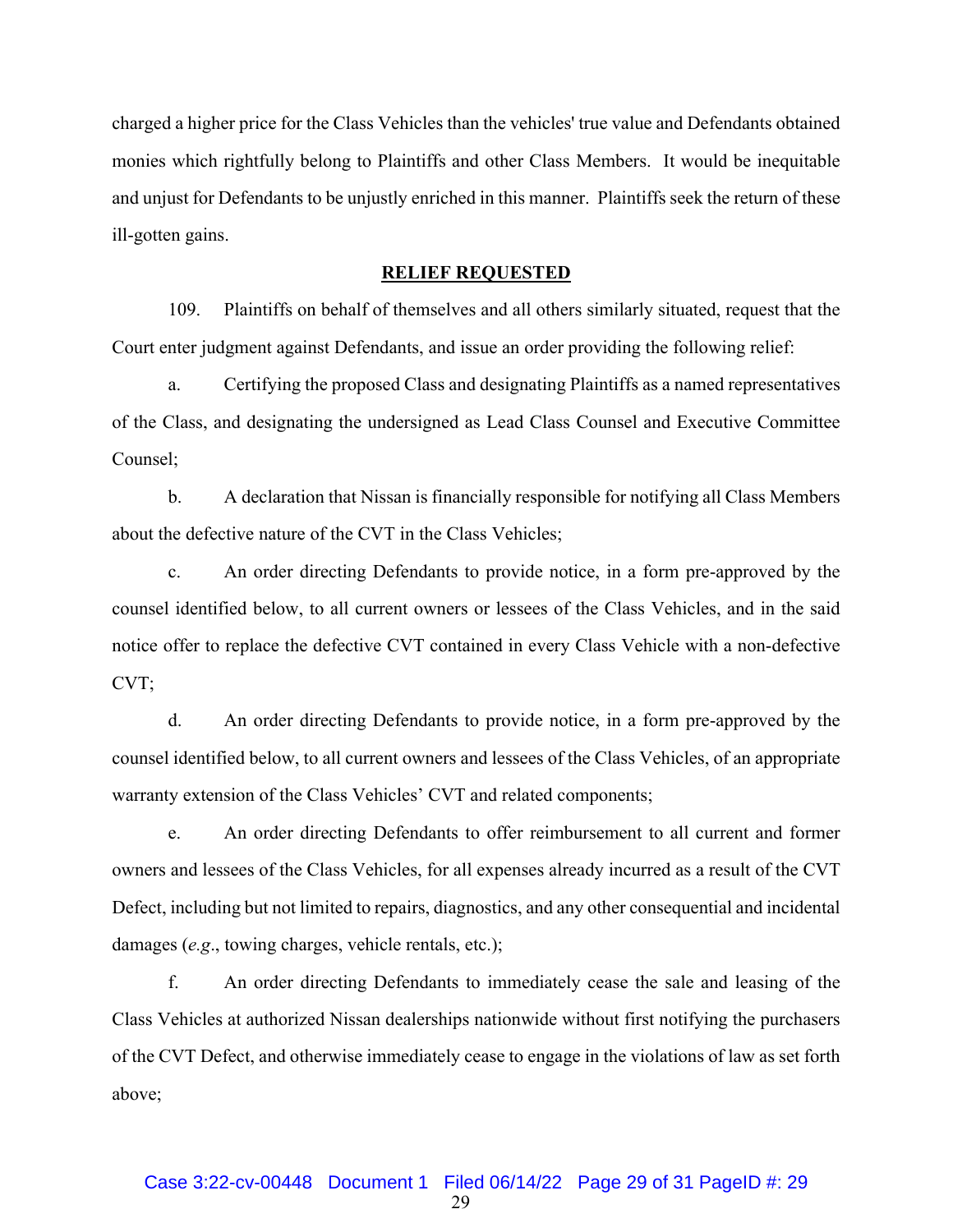g. Damages and restitution in an amount to be proven at trial;

h. Any and all remedies provided pursuant to the state consumer protection laws, implied warranty laws, the Magnuson-Moss Warranty Act, common law fraud, common law unjust enrichment and all other legal and equitable claims brought by Plaintiffs;

i. An award to Plaintiffs and the Class of compensatory, exemplary, and statutory damages, including interest, in an amount to be proven at trial;

j. That Defendants disgorge, for the benefit of the Class, all or part of the ill-gotten profits they received from the sale or lease of the Class Vehicles, and/or make full restitution to Plaintiffs and Class Members;

k. An award of attorneys' fees and costs, as allowed by law;

l. An award of pre-judgment and post-judgment interest, as allowed by law;

m. Leave to amend the Complaint to add further subclasses and to conform to the evidence produced at trial; and

n. Such other relief as may be appropriate under the circumstances.

## **DEMAND FOR A JURY TRIAL**

110. Pursuant to Federal Rule of Civil Procedure 38(b), Plaintiffs demand a trial by jury of any and all issues in this action so triable as of right.

Dated: June 14, 2022 Respectfully submitted,

By**:***/s/ J. Gerard Stranch, IV* J. Gerard Stranch, IV (BPR #23045) Benjamin A. Gastel (BPR #28699)  **BRANSTETTER, STRANCH & JENNINGS PLLC**  223 Rosa L. Parks Avenue, Suite 200 Nashville, Tennessee 37203 Phone: 615-254-8801 Fax: 615-255-5419 gerard@bsjfirm.com beng@bsjfirm.com

Case 3:22-cv-00448 Document 1 Filed 06/14/22 Page 30 of 31 PageID #: 30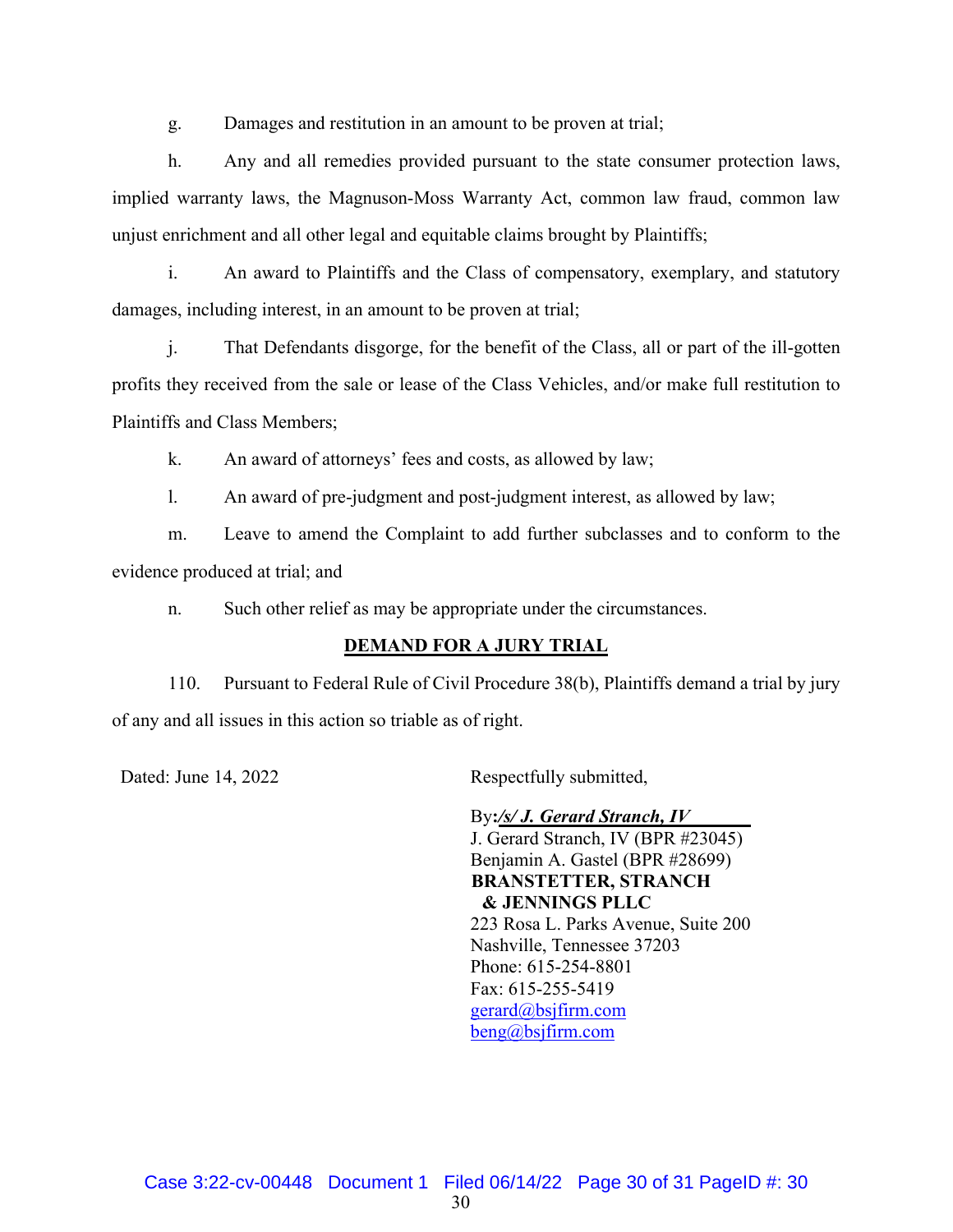Samuel J. Strauss\* Alex Phillips\* **TURKE & STRAUSS LLP**  613 Williamson St., Suite 201 Madison, WI 53703 Telephone: (608) 237-1775 Facsimile: (608) 509-4423 sam@turkestrauss.com alexp@turkestrauss.com

Lynn A. Toops\* (No. 26386-49) **COHEN & MALAD, LLP**  One Indiana Square, Suite 1400 Indianapolis, IN 46204 Phone: 317-636-6481 Fax: 317-636-2593 ltoops@cohenandmalad.com

\**Pro Hac Vice forthcoming Counsel for Plaintiffs*